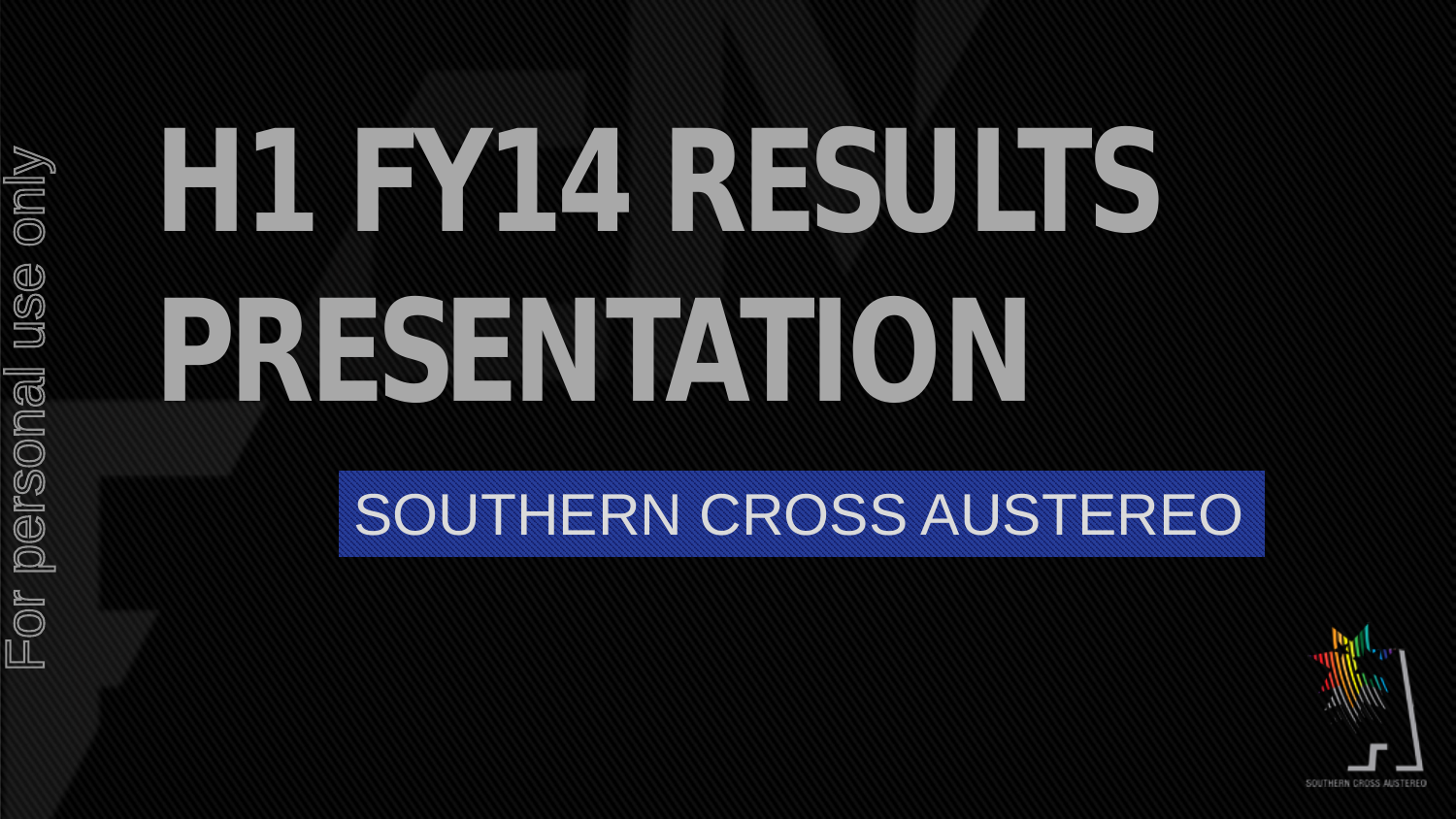

- Reported revenues up **1.3%,** underlying revenues up **1.8%**
- Reported EBITDA up **0.8%,** underlying EBITDA up **0.5%**
- Reported NPAT up **1.8%** to **\$45.9m,** underlying NPAT up **1.1%** 1.8%<br>
1.8%<br>
Reported EE<br>
0.5%<br>
Reported NF<br>
NPAT up 1.1<br>
EPS stable<br>
For personal use of the state<br>
For personal use of the state<br>
For personal use of the state<br>
EPS stable<br>
For the stable<br>
For Successfully<br>
debt facility<br>
	- EPS stable at **6.5** cps
		- Dividend declared of **4.5** cents per share
	- **#1 FM Metro Radio Network** steady at **34.4%**  market share<sup>1</sup>
	- Successfully negotiated the refinancing of **\$650m**  debt facility

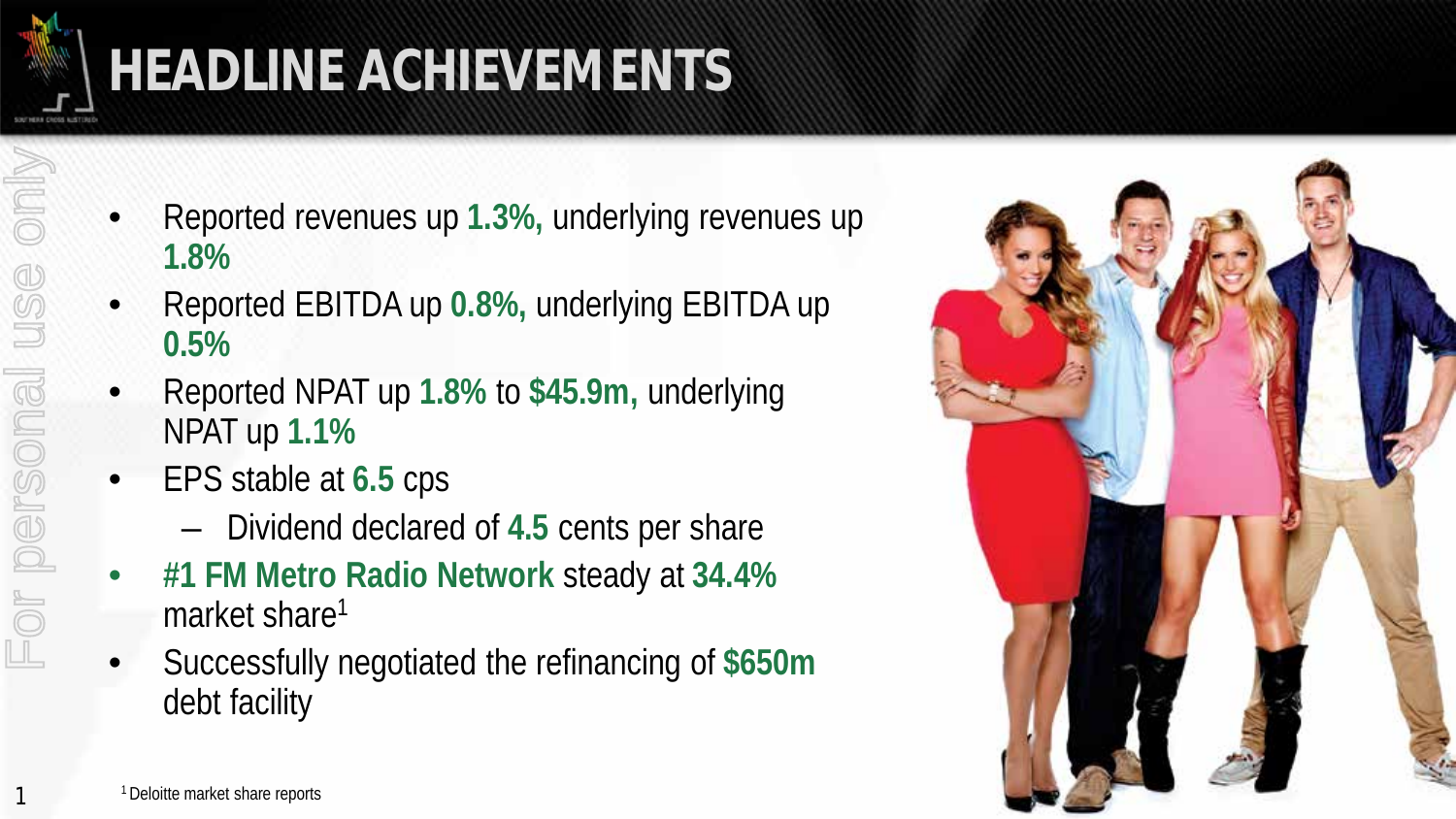

- **#1 FM** breakfast shows in Melbourne, Sydney, Gold Coast and Perth<sup>1</sup>
- With over **900,000** listeners, Fox FM Melbourne remains Australia's most listened to station2 2<br>
2 Privilisen Metro Radio Survey 8. A<br>
2 For personal Radio Survey 8. 2<br>
2 For personal Radio Survey 8. 2<br>
2 For personal Radio Survey 8. 2<br>
2 For personal Radio Survey 8. 2<br>
2 For personal Radio Survey 8. 2<br>
2 For perso
	- Triple M continues to dominate as **#1**  network for males 25-542
	- **#1** regional stations in Newcastle and the Gold Coast3
	- Secured new, all star lineup for Sydney & Melbourne breakfast shows for 2014

<sup>1</sup> Nielsen Metro Radio Survey 8 & Nielsen Regional Radio Survey 3.



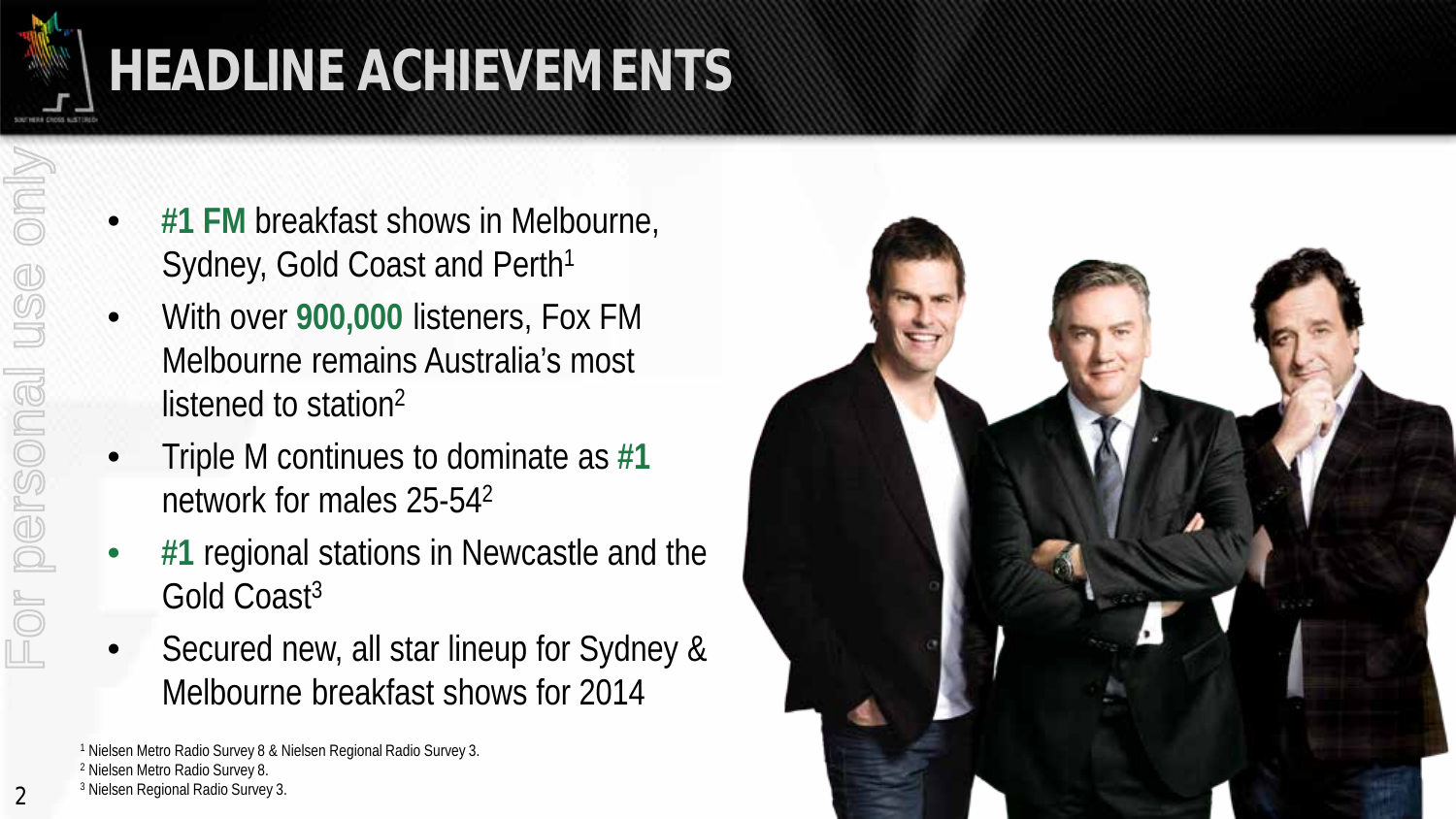

#### **Online, Social Media & Digital**

- SCA's Facebook community is the most socially engaged audience in Australia1
	- **4 of the top 10 most engaging Facebook pages in Australia1**
	- **8 of the top 10 most engaging Radio Facebook pages in Australia1**
- With over **5.7m** fans, we have the largest and most engaged online community of any media organisation in Australia
- Launched **189** new mobile apps which have been downloaded over **750,000** times
- **#8** Australian daily publisher on mobile devices2
- **#18** Australian daily publisher on all devices3



on

<sup>&</sup>lt;sup>1</sup> The Online Circle, 2013 Social Pulse Awards

<sup>2</sup> Nielsen Market Intelligence (Domestic), Avg. Daily UBs (Mobile), Period: Oct 2013 – Dec 2013

<sup>3</sup> Nielsen Market Intelligence (Domestic), Avg. Daily UBs (All Devices), Period: Oct 2013 – Dec 2013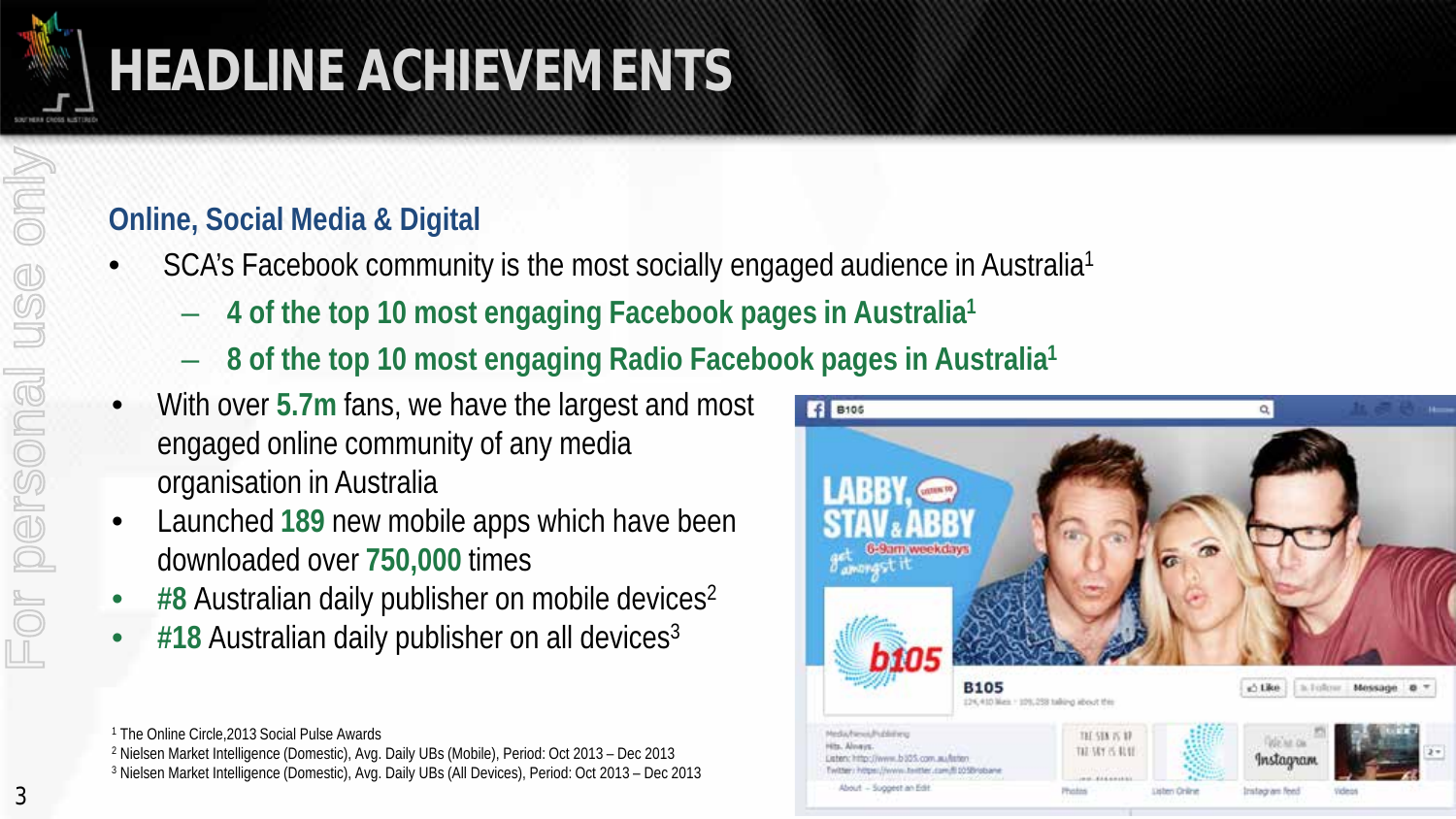

- Songl has over 115,000 registrations since April 2013, and 18m+ songs streamed
- Launched two new Digital radio stations; Triple M Perth & Triple M Classic Rock
- **21%** YoY growth in DAB + listeners1
- **Omny** startup investment announced



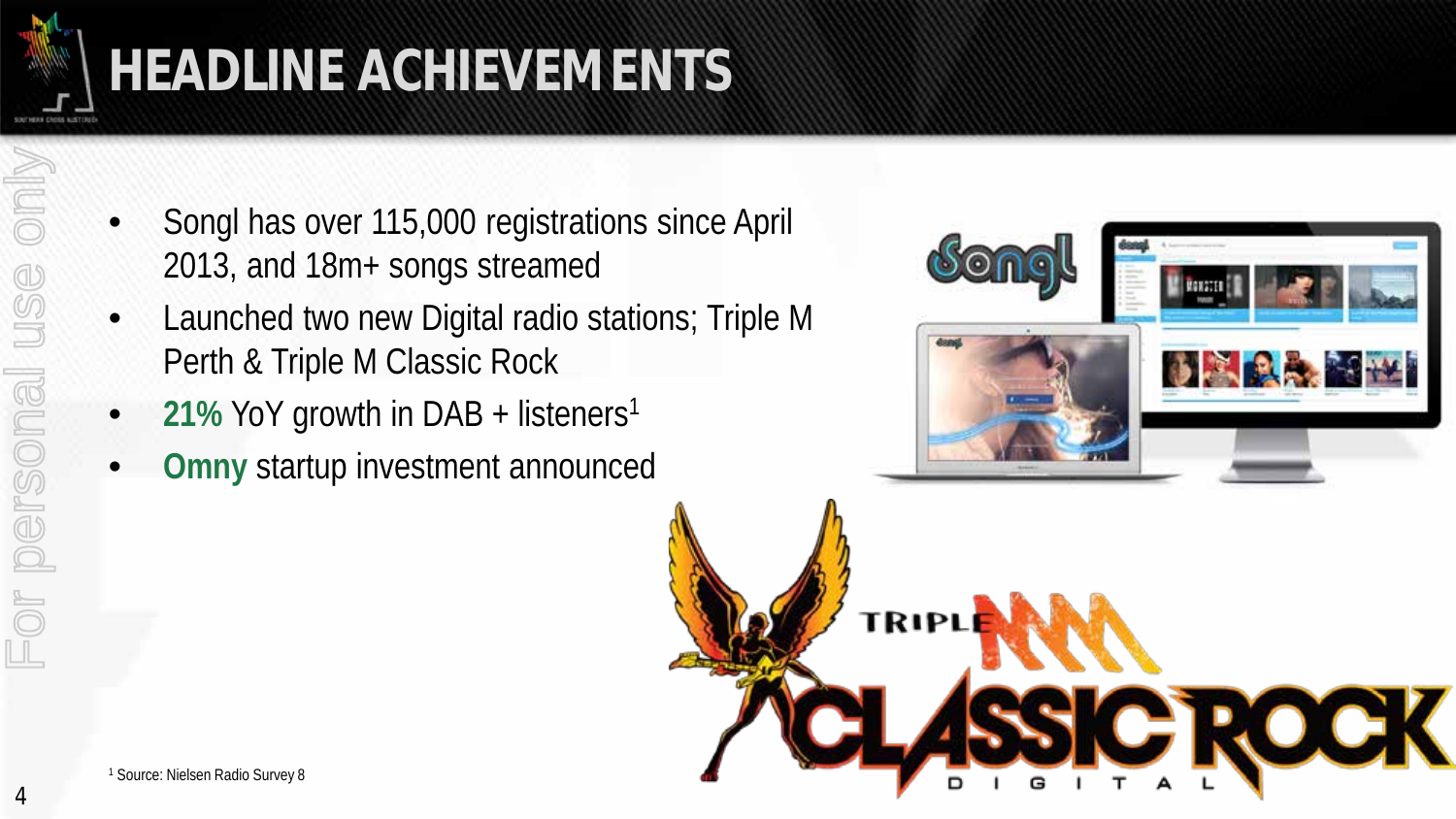only For personal use onlyuse personal  $\mathbb{F}$ or |

# **FINANCIALS** SOUTHERN CROSS AUSTEREO

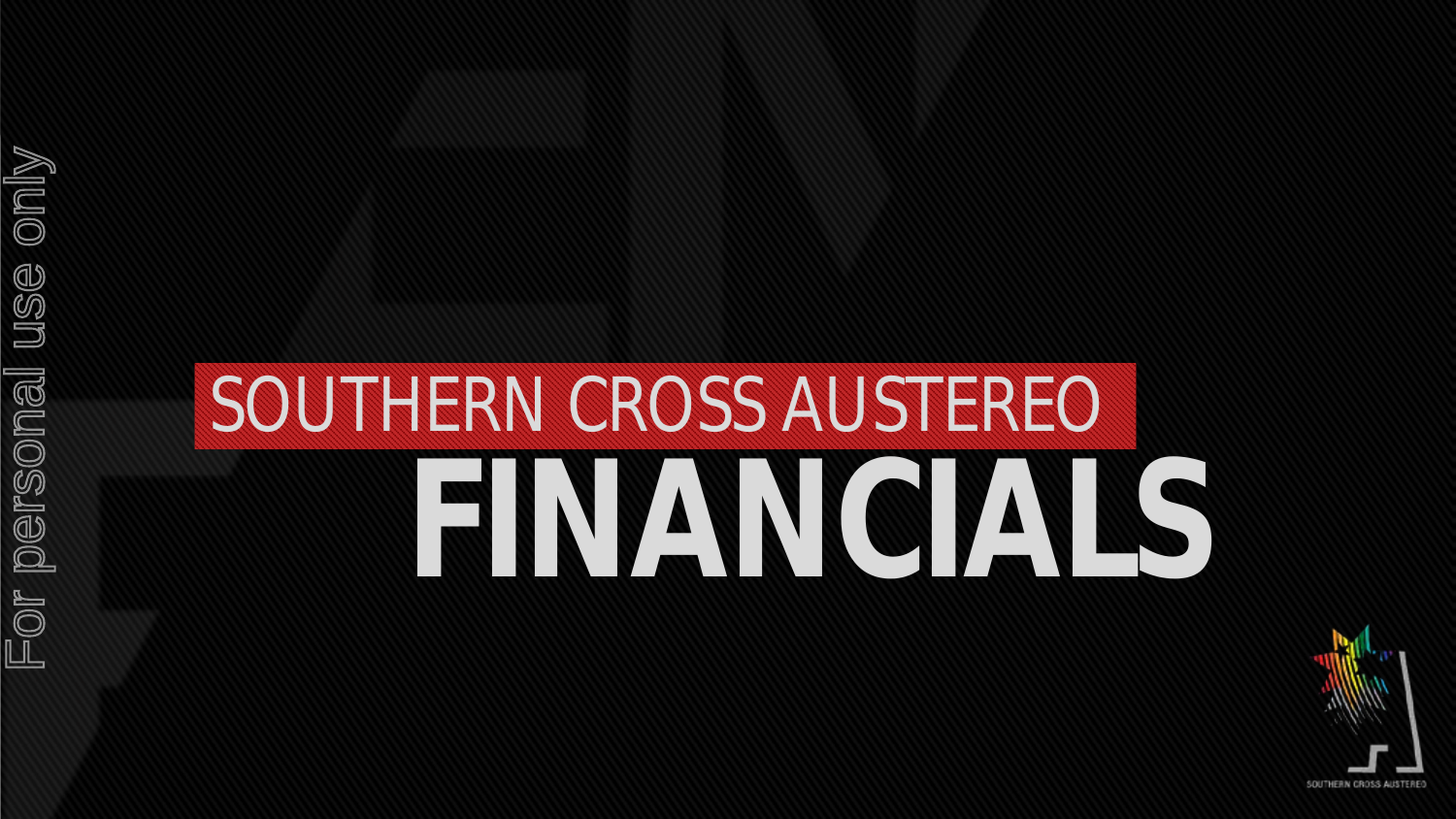

### **GROUP REPORTED STATUTORY RESULTS FINANCIAL NUMBERS**

|   | \$ millions                    |
|---|--------------------------------|
|   | Revenue                        |
|   | Expenses                       |
|   | <b>Equity Accounted Profit</b> |
|   | <b>EBITDA</b>                  |
| Q | Depreciation &<br>Amortisation |
|   | <b>EBIT</b>                    |
|   | <b>Net Finance Costs</b>       |
|   | <b>PBT</b>                     |
|   | Tax                            |
|   | <b>NPAT</b>                    |
|   | EPS (cps)                      |
| 6 |                                |

| \$ millions                    | <b>H1 FY14</b> | <b>H1 FY13</b> | % Variance |
|--------------------------------|----------------|----------------|------------|
| Revenue                        | 331.9          | 327.7          | 1.3%       |
| <b>Expenses</b>                | (226.8)        | (223.2)        | 1.6%       |
| <b>Equity Accounted Profit</b> | (0.1)          | (0.3)          | (66.7%)    |
| <b>EBITDA</b>                  | 105.0          | 104.2          | 0.8%       |
| Depreciation &<br>Amortisation | (13.7)         | (12.9)         | 6.2%       |
| EBIT                           | 91.3           | 91.3           |            |
| <b>Net Finance Costs</b>       | (24.6)         | (26.4)         | (6.8%)     |
| PBT                            | 66.7           | 64.9           | 2.8%       |
| Tax                            | (20.8)         | (19.8)         | 5.1%       |
| <b>NPAT</b>                    | 45.9           | 45.1           | 1.8%       |
| EPS (cps)                      | 6.5            | 6.4            | 1.6%       |

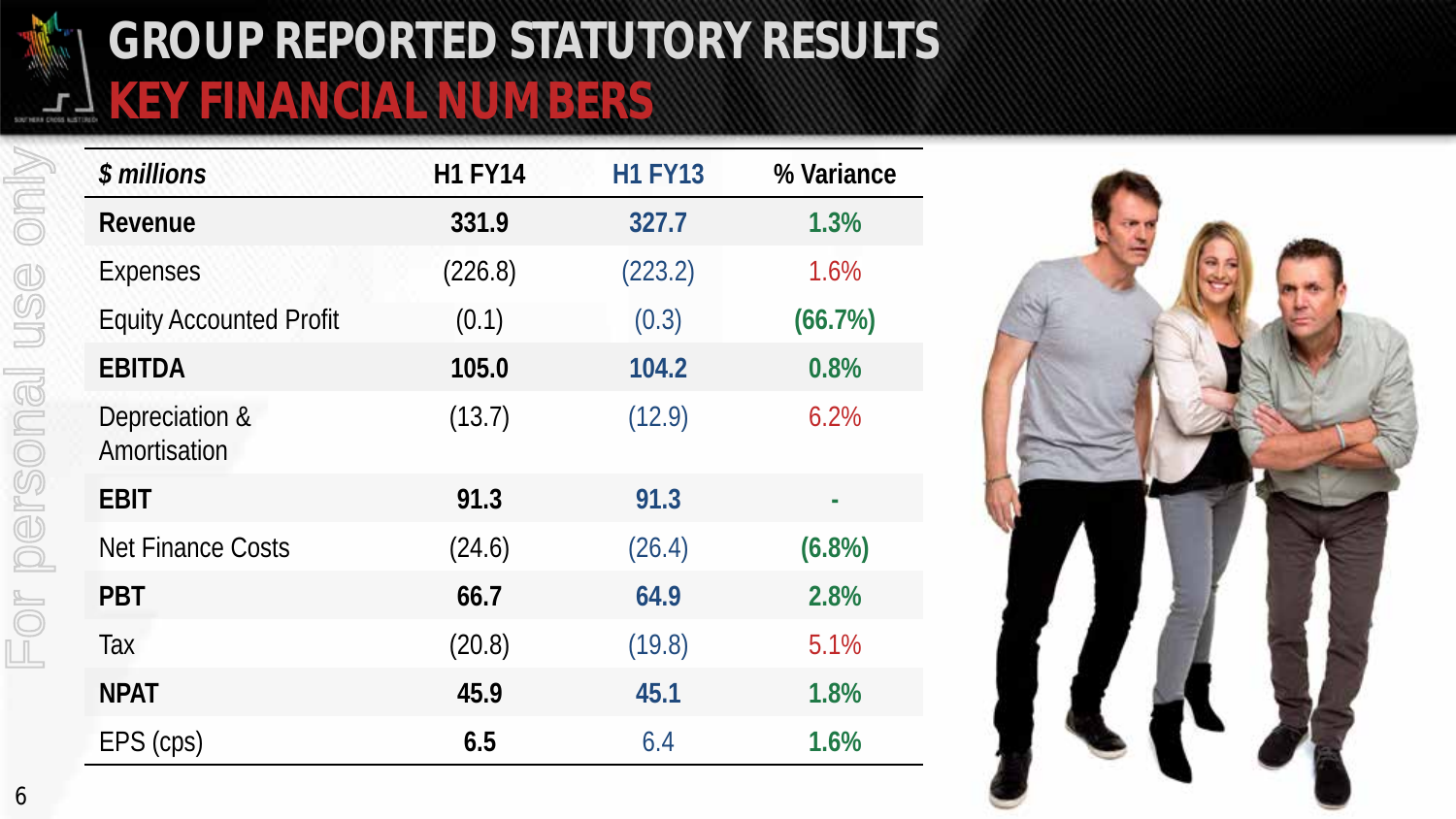

### **GROUP UNDERLYING RESULTS ANALYSIS RECONCILIATION TO UNDERLYING RESULTS FOR H1 FY14**

| \$ millions                    | Reported<br><b>H1 FY14</b> | <b>Adjustments</b><br><b>H1 FY14</b> | <b>Underlying</b><br><b>H1 FY14</b> | <b>Underlying</b><br>H1 FY131 | % Variance |
|--------------------------------|----------------------------|--------------------------------------|-------------------------------------|-------------------------------|------------|
| Revenue                        | 331.9                      | $\equiv$                             | 331.9                               | 326.0                         | 1.8%       |
| Expenses                       | (226.8)                    | 1.9                                  | (224.9)                             | (219.3)                       | 2.6%       |
| <b>Equity Accounted Profit</b> | (0.1)                      | $\overline{\phantom{a}}$             | (0.1)                               | (0.3)                         | (66.7%)    |
| <b>EBITDA</b>                  | 105.0                      | 1.9                                  | 106.9                               | 106.4                         | 0.5%       |
| Depreciation & Amortisation    | (13.7)                     | $\overline{\phantom{a}}$             | (13.7)                              | (12.8)                        | 7.0%       |
| <b>EBIT</b>                    | 91.3                       | 1.9                                  | 93.2                                | 93.6                          | $(0.4\%)$  |
| <b>Net Finance Costs</b>       | (24.6)                     | $\overline{\phantom{a}}$             | (24.6)                              | (26.4)                        | (6.8%)     |
| <b>PBT</b>                     | 66.7                       | 1.9                                  | 68.6                                | 67.2                          | 2.1%       |
| Tax                            | (20.8)                     | (0.6)                                | (21.4)                              | (20.5)                        | 4.4%       |
| <b>NPAT</b>                    | 45.9                       | 1.3                                  | 47.2                                | 46.7                          | 1.1%       |
| EPS (cps)                      | 6.5                        |                                      | 6.7                                 | 6.7                           |            |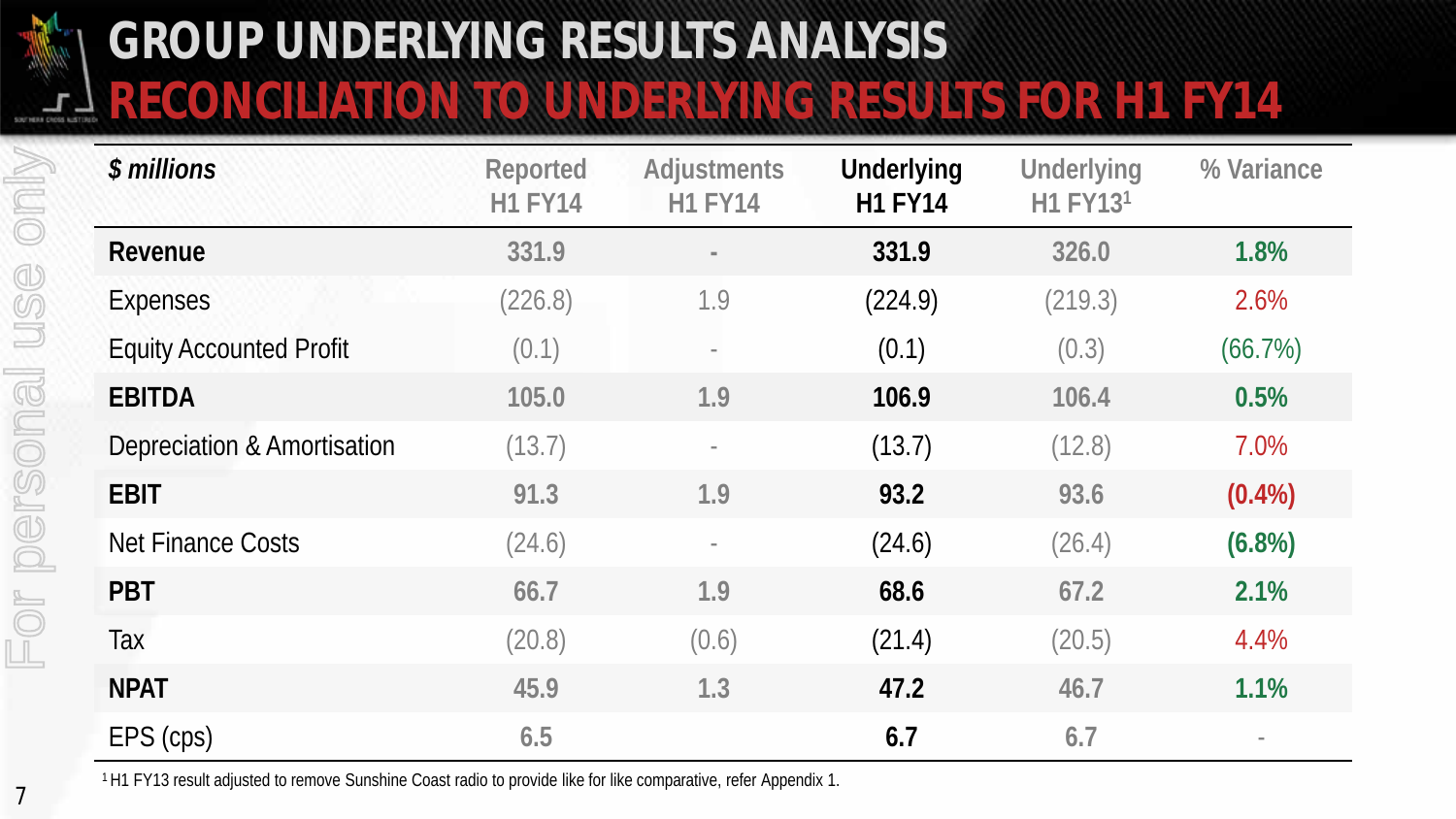

only

For personal use

### **GROUP UNDERLYING RESULTS COMPARATIVE**

| \$ millions                       | <b>H1 FY14</b> | <b>H1 FY13</b> | % Variance |
|-----------------------------------|----------------|----------------|------------|
| <b>Total TV</b>                   | 112.4          | 111.3          | 1.0%       |
| <b>Total Radio</b>                | 219.5          | 214.7          | 2.2%       |
| <b>Total Revenue</b>              | 331.9          | 326.0          | 1.8%       |
| <b>Broadcast &amp; Production</b> | (54.6)         | (54.3)         | 0.6%       |
| Employee                          | (85.8)         | (86.1)         | $(0.3\%)$  |
| Selling, General & Admin          | (84.5)         | (78.9)         | 7.1%       |
| <b>Equity Accounted Profit</b>    | (0.1)          | (0.3)          | (66.7%)    |
| <b>Expenses</b>                   | (225.0)        | (219.6)        | 2.5%       |
| <b>EBITDA</b>                     | 106.9          | 106.4          | 0.5%       |
| Depreciation & Amortisation       | (13.7)         | (12.8)         | 7.0%       |
| EBIT                              | 93.2           | 93.6           | $(0.4\%)$  |

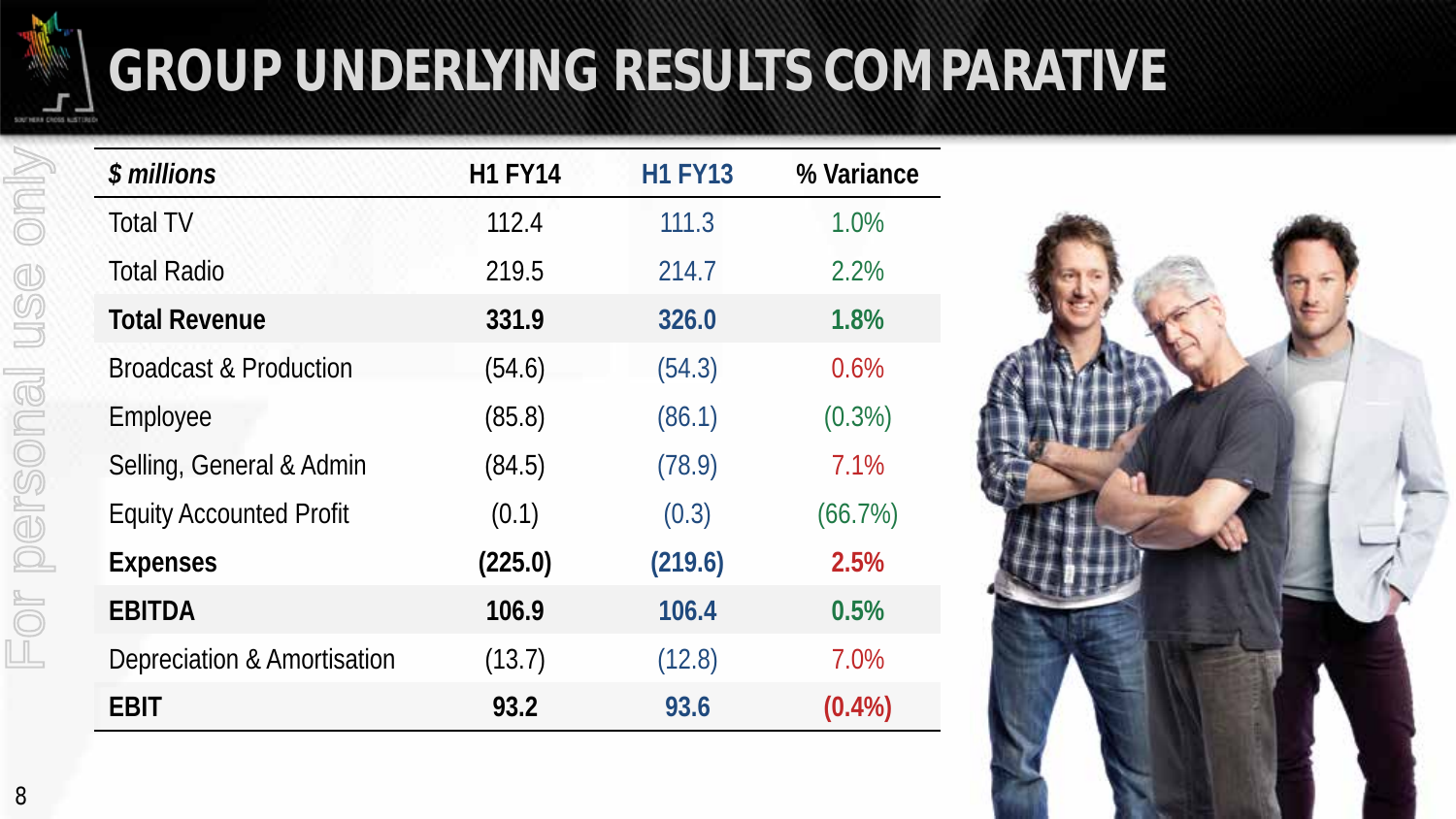

On

USe

personal

Or

### **METRO UNDERLYING RESULTS COMPARATIVE**

| \$ millions                       | <b>H1 FY14</b> | H1 FY131 | % Variance |
|-----------------------------------|----------------|----------|------------|
| Radio                             | 136.6          | 134.5    | 1.6%       |
| <b>Total Revenue</b>              | 136.6          | 134.5    | 1.6%       |
| <b>Broadcast &amp; Production</b> | (10.8)         | (11.8)   | (8.5%)     |
| Employee                          | (40.1)         | (39.3)   | 2.0%       |
| Selling, General & Admin          | (43.4)         | (37.9)   | 14.5%      |
| <b>Expenses</b>                   | (94.3)         | (89.0)   | 6.0%       |
| <b>EBITDA</b>                     | 42.3           | 45.5     | $(7.0\%)$  |
| Depreciation & Amortisation       | (3.9)          | (3.5)    | 11.4%      |
| <b>EBIT</b>                       | 38.4           | 42.0     | $(8.6\%)$  |



1 H1 FY13 expenses have been restated (between Regional and Metro) for integrated group sales model to provide a like for like comparison.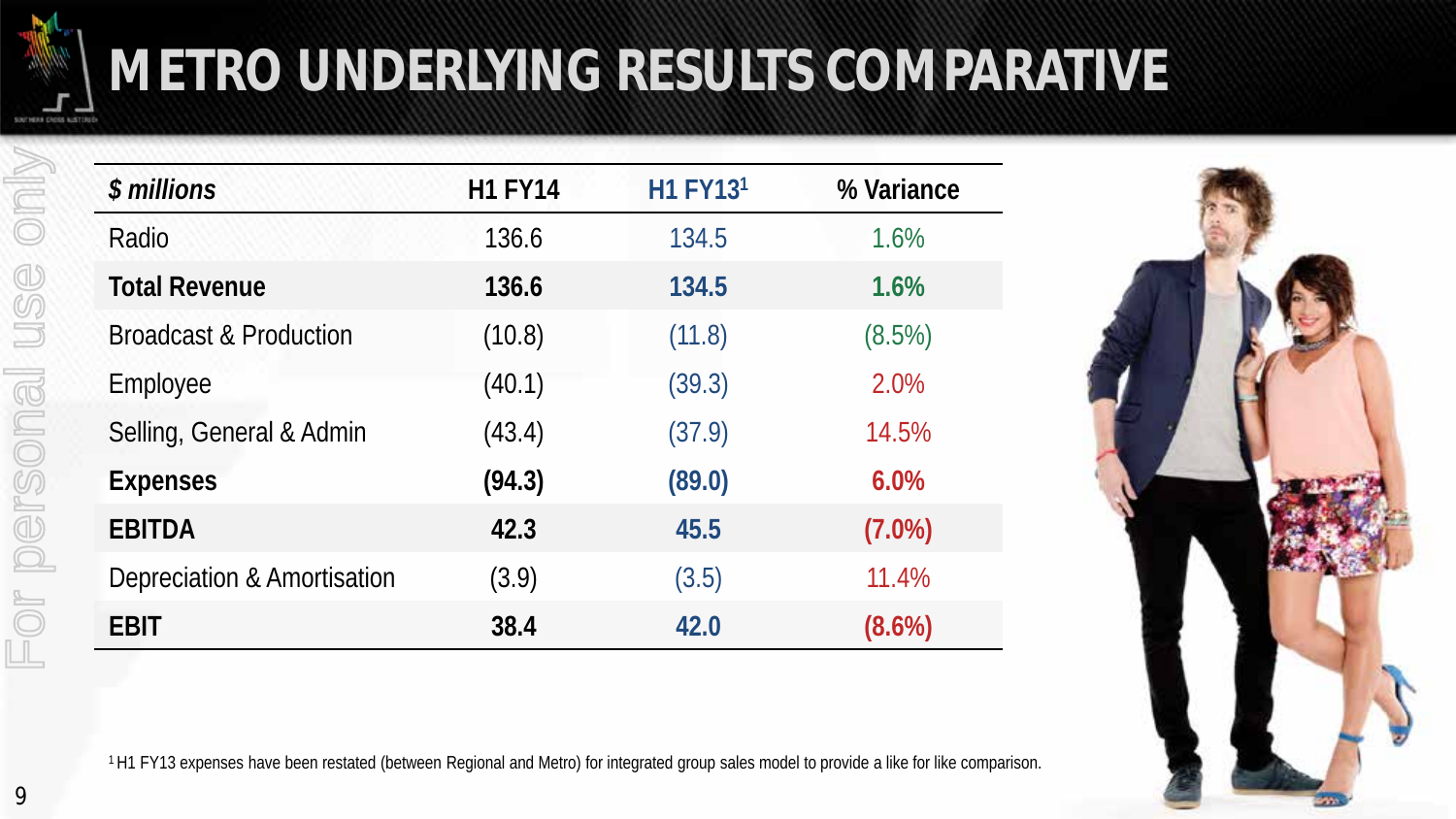

### **REGIONAL GROUP UNDERLYING RESULTS COMPARATIVE**

| \$ millions                       | <b>H1 FY14</b> | H1 FY131 | % Variance |
|-----------------------------------|----------------|----------|------------|
| <b>Total TV</b>                   | 112.4          | 111.3    | 1.0%       |
| <b>Total Radio</b>                | 82.9           | 80.2     | 3.4%       |
| <b>Total Revenue</b>              | 195.3          | 191.5    | 2.0%       |
| <b>Broadcast &amp; Production</b> | (43.8)         | (42.5)   | 3.1%       |
| Employee                          | (45.7)         | (46.8)   | $(2.4\%)$  |
| Selling, General & Admin          | (41.1)         | (41.0)   | 0.3%       |
| <b>Equity Accounted Profit</b>    | (0.1)          | (0.3)    | (66.7%)    |
| <b>Expenses</b>                   | (130.7)        | (130.6)  | 0.1%       |
| <b>EBITDA</b>                     | 64.6           | 60.9     | 6.1%       |
| Depreciation & Amortisation       | (9.8)          | (9.3)    | 5.4%       |
| <b>EBIT</b>                       | 54.8           | 51.6     | 6.20%      |



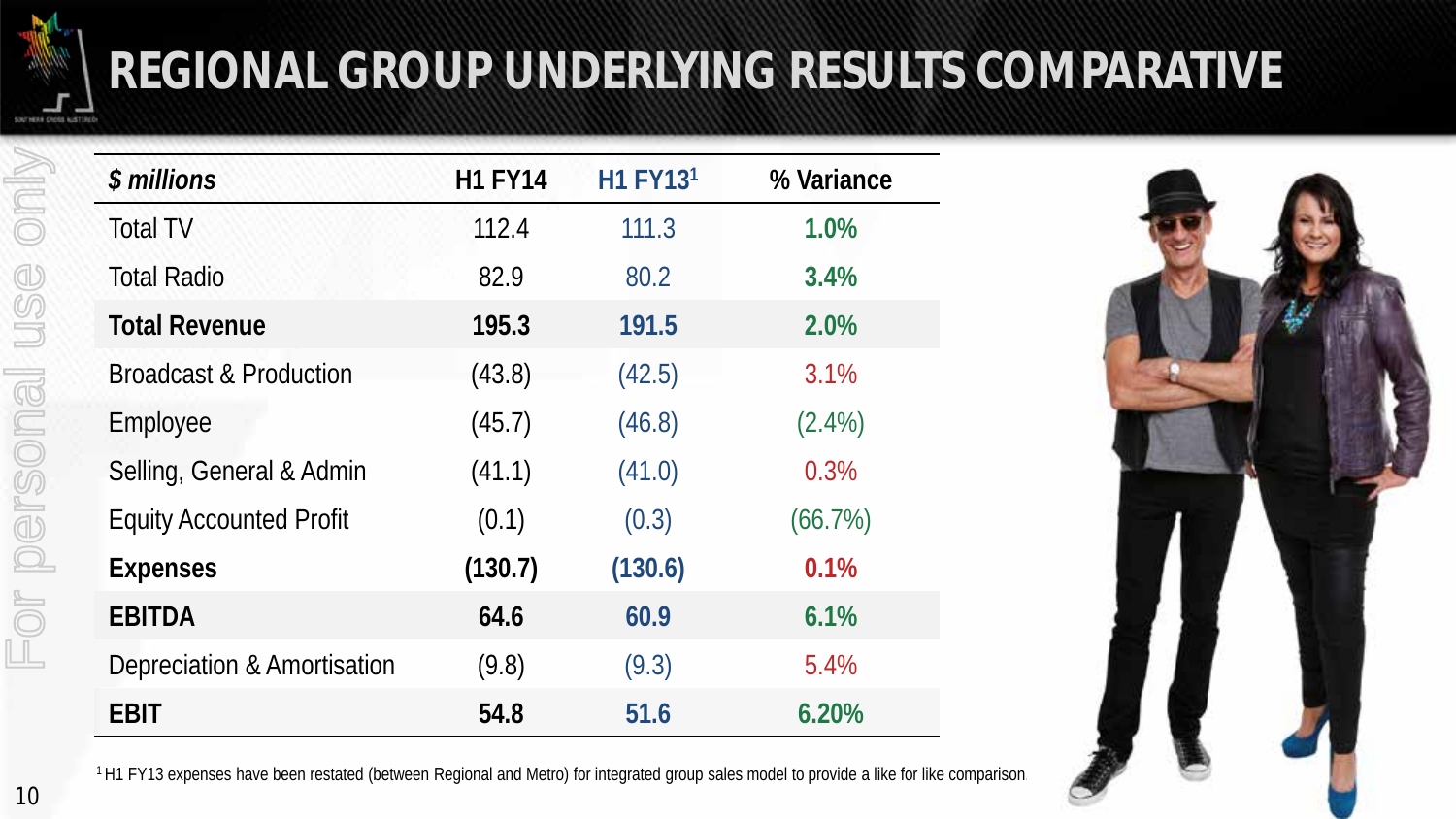### **REVENUE ANALYSIS**



#### **Regional radio up 3.4%**

• Strong performance from both National and Local sales

#### **TV revenue up 1%**

• Improvement in National Sales performance and strong growth in National TV markets

#### **Metro radio up 3.3%**

• Local revenues up 4.3%

FY12 and FY13 Revenue figures have been adjusted for the sale of the Sunshine Coast.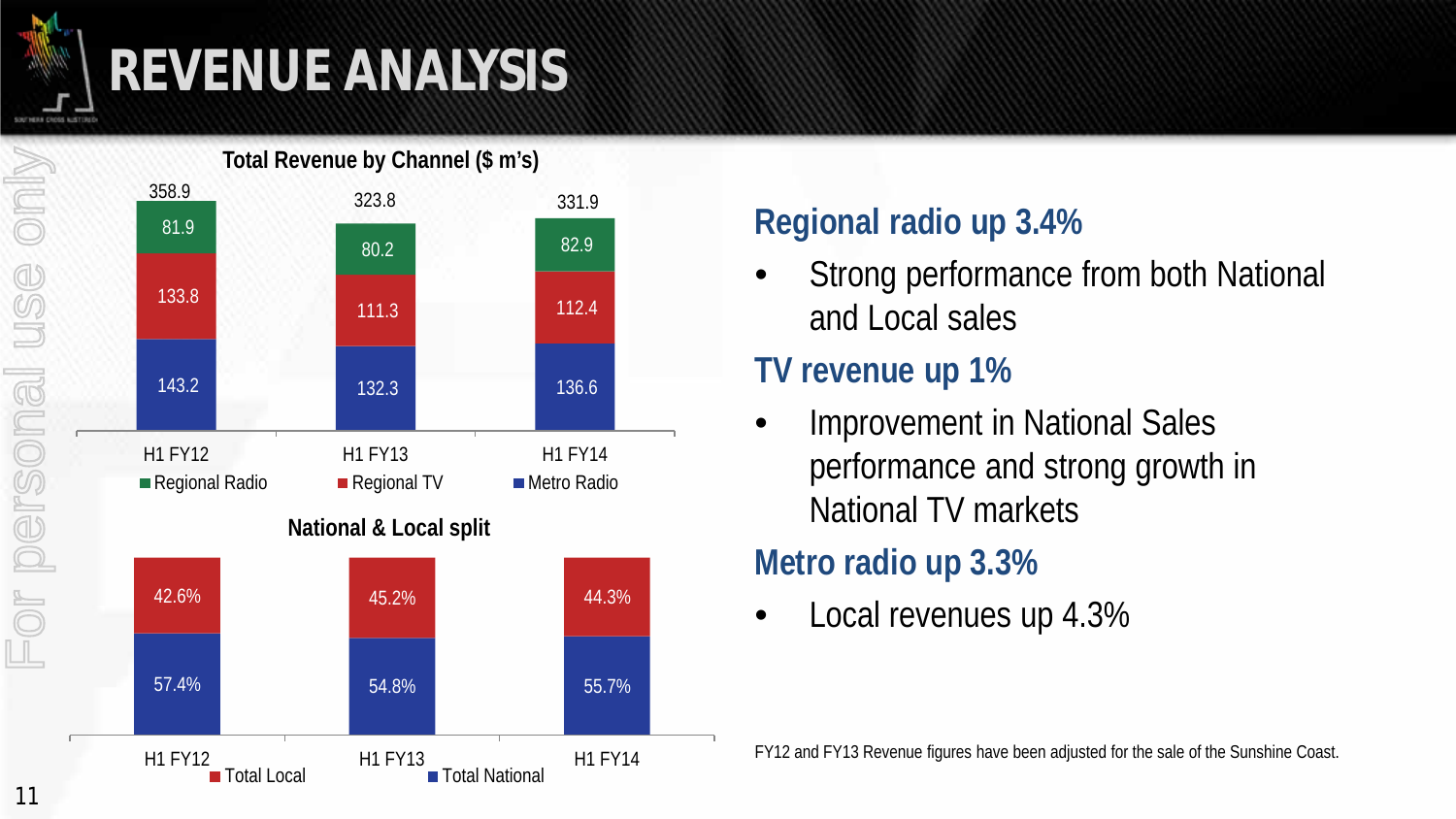

### **ADVERTISING REVENUE ANALYSIS**

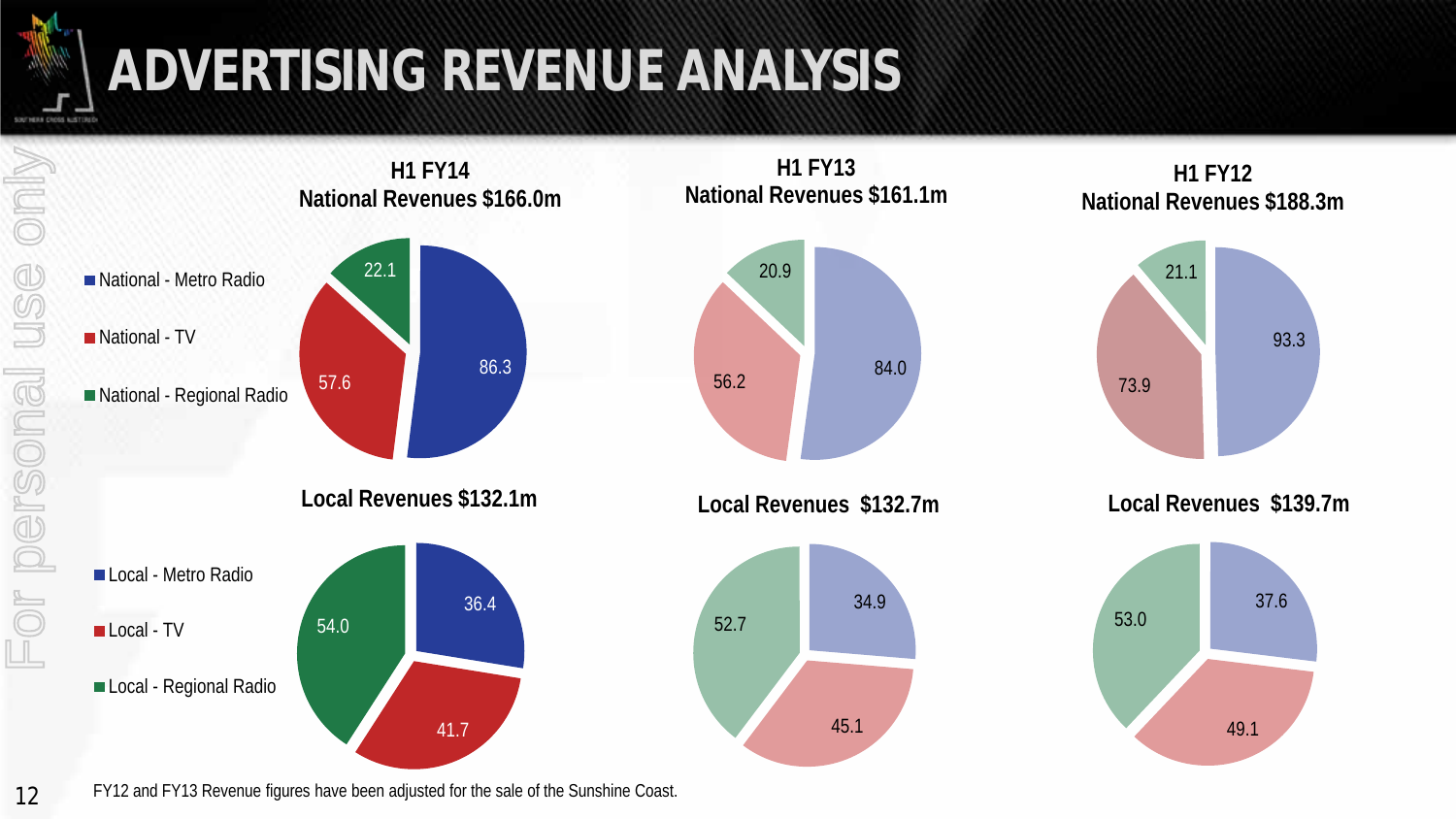

On

personal use

### **SC10 – TV SHARE ANALYSIS**



- Local sales effort around special events
- Renewed confidence in CH10 programming

Big Bash has had strong client interest and we hope lays a foundation for a better 2014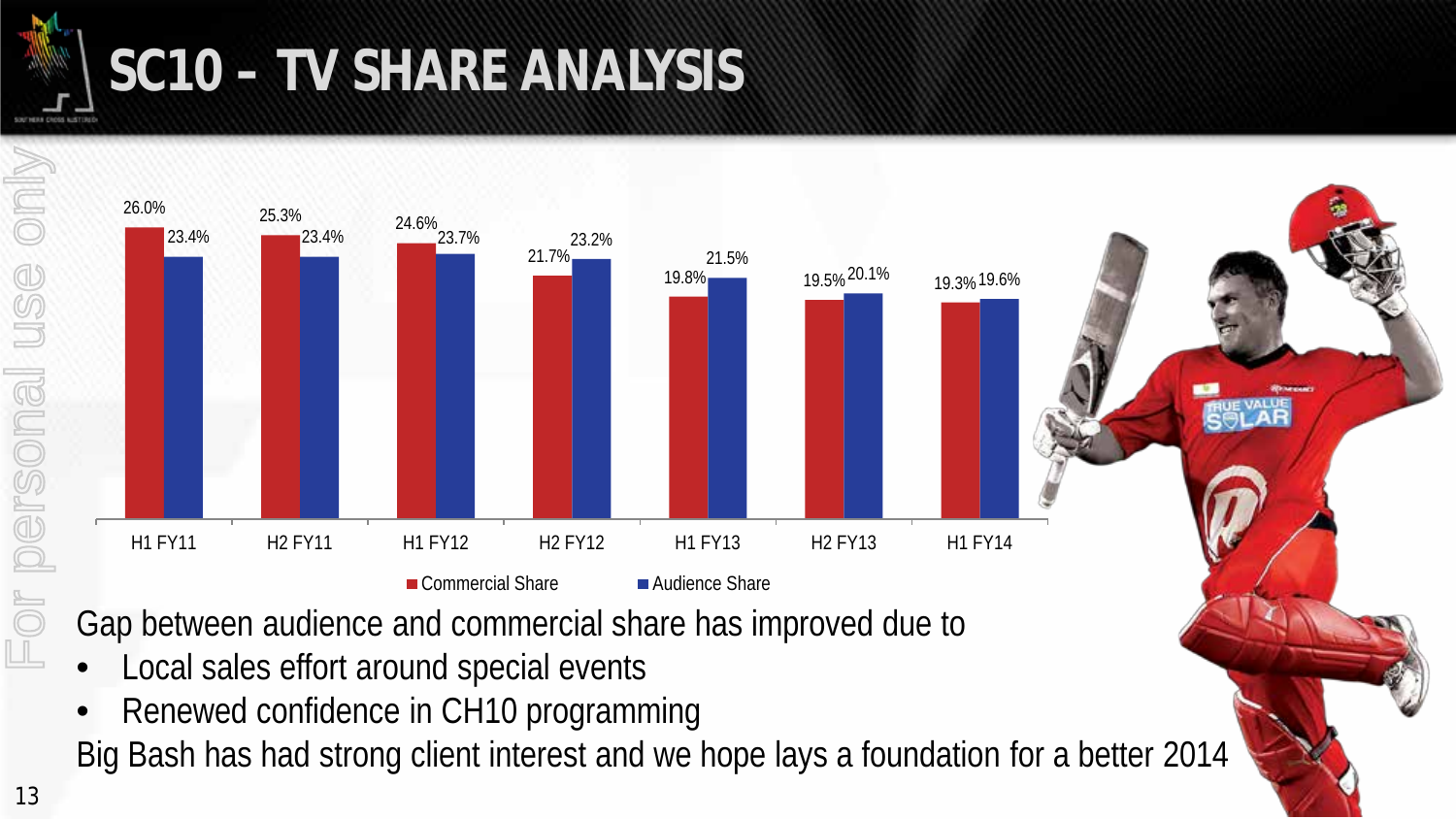

### **METRO RADIO COMMERCIAL SHARE**



• Maintained share in a stronger market

- Triple M network continues to improve
- Today network poised for a refresh

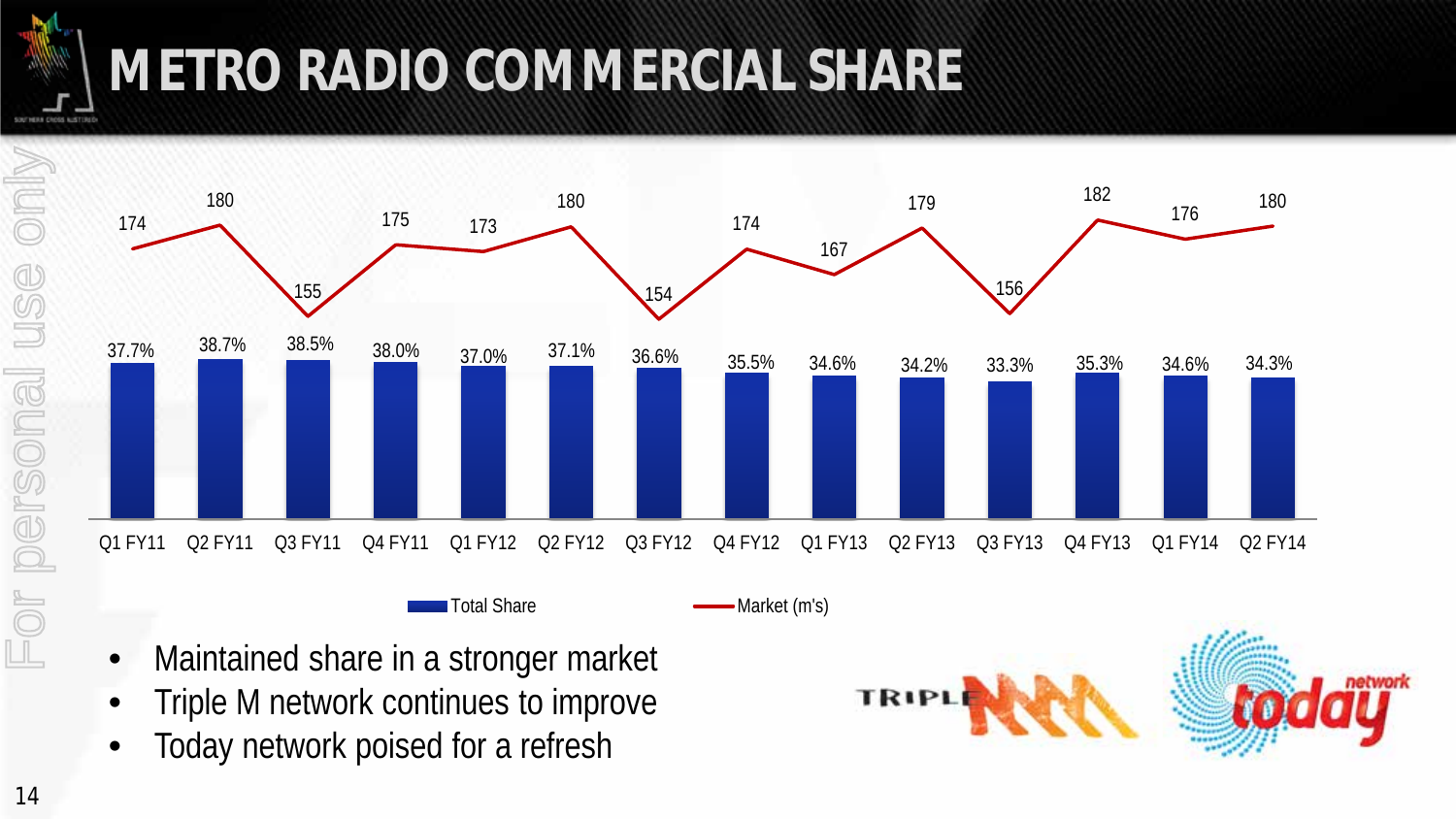

### **DEBT FACILITIES**

| \$ millions                       | December 2013 | <b>June 2013</b> |
|-----------------------------------|---------------|------------------|
| Drawn Debt                        | 693.0         | 703.0            |
| Less Cash                         | (93.0)        | (102.9)          |
| Net Debt (Group)                  | 600.0         | 600.1            |
| <b>Net Debt (Borrowing Group)</b> | 606.2         | 606.5            |

#### **January 2014 Refinance**

- Fully drawn, 5 year, \$650m facility
- Undrawn, 2 year, \$50m ancillary facility
- Reduced margins
- No mandatory repayments
- No hedging requirement (current hedges finish March 2015)

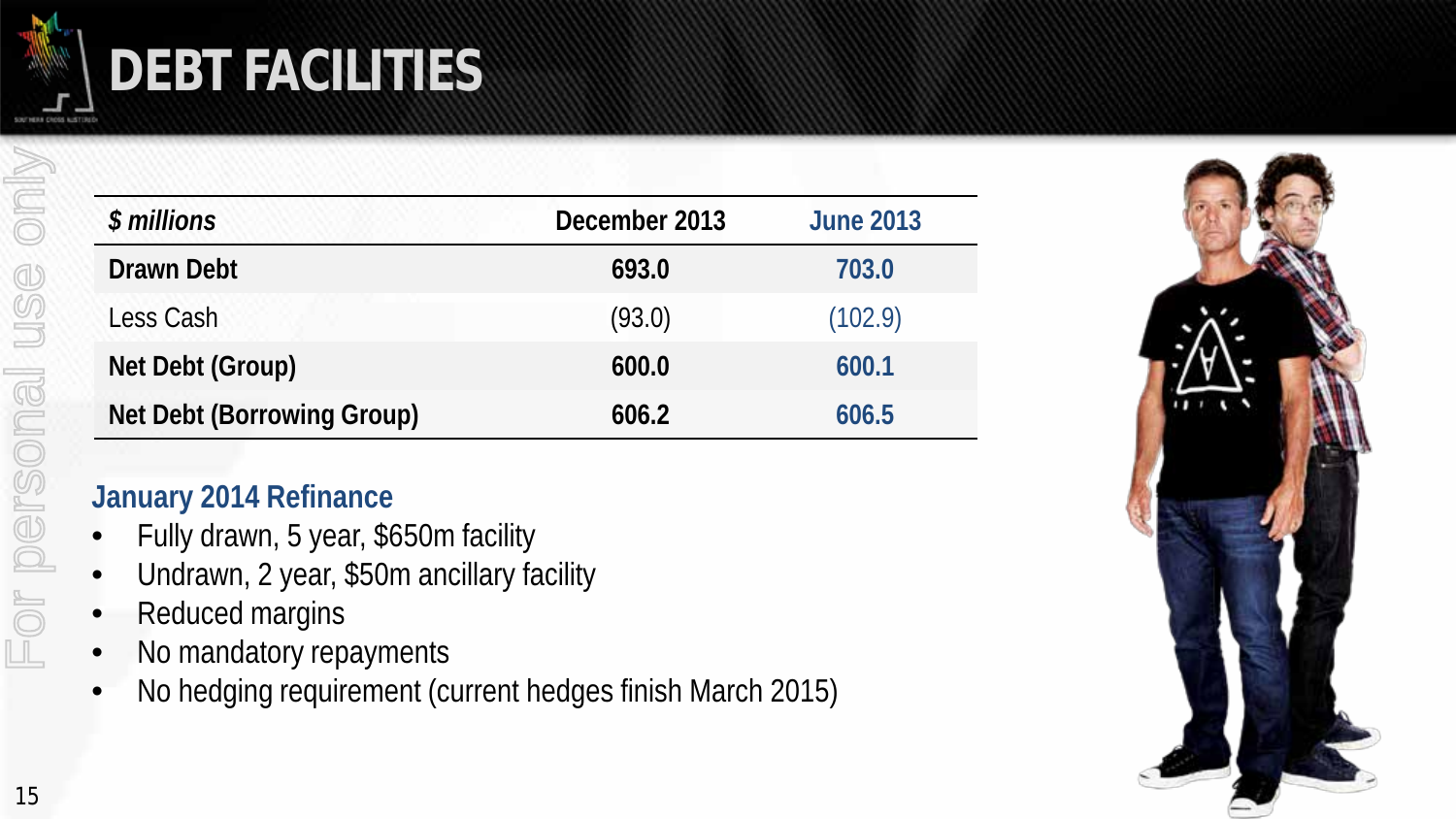

### **DEBT FACILITY COVENANTS**



- Improvements in both leverage ratio and interest cover since June 2013
- As a result of the refinance
	- Interest cover covenant has reduced from 3.15 to 3.0
	- Leverage ratio covenant has increased from 3.25 to 3.5

16For personal use onlyonly or personal use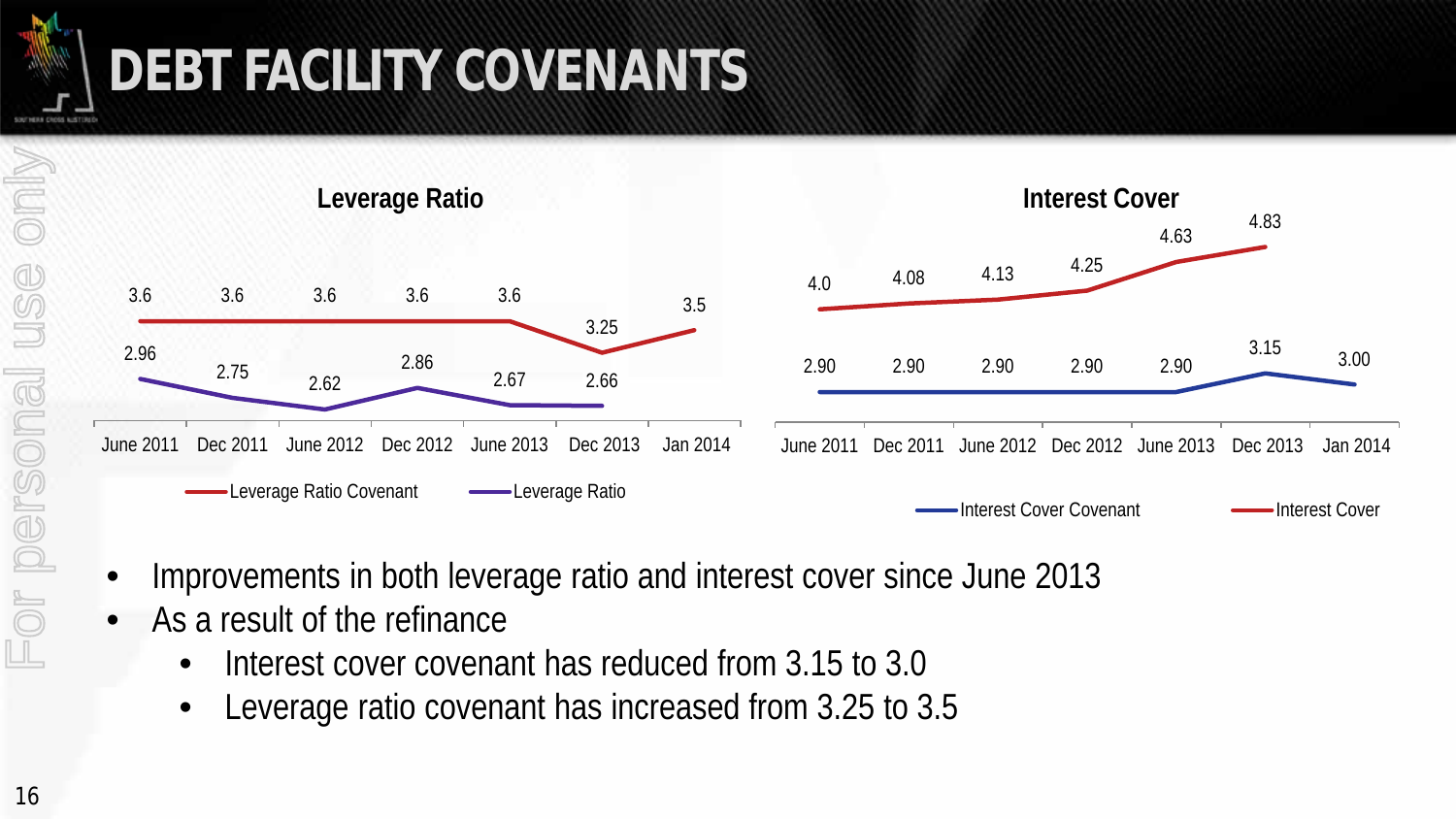

### **CASH FLOW**

| \$ millions                                    | <b>H1 FY14</b> | <b>H1 FY13</b> |
|------------------------------------------------|----------------|----------------|
| <b>Opening Cash</b>                            | 102.9          | 97.2           |
| Cash from operations (pre tax)                 | 98.6           | 95.9           |
| Proceeds from sale of Land & Building          |                | 1.7            |
| Interest, Derivative & Borrowing Cost payments | (27.3)         | (29.9)         |
| Tax                                            | (23.8)         | (29.2)         |
| Capital Expenditure                            | (15.6)         | (9.7)          |
| Dividends to Security Holders                  | (31.7)         | (35.2)         |
| Investments                                    | (0.1)          | (1.0)          |
| Debt Repayment                                 | (10.0)         | (6.0)          |
| <b>Closing Cash</b>                            | 93.0           | 83.8           |
| <b>Reported EBITDA</b>                         | 105.0          | 104.2          |
| <b>EBITDA Conversion</b>                       | 93.9%          | 92.0%          |

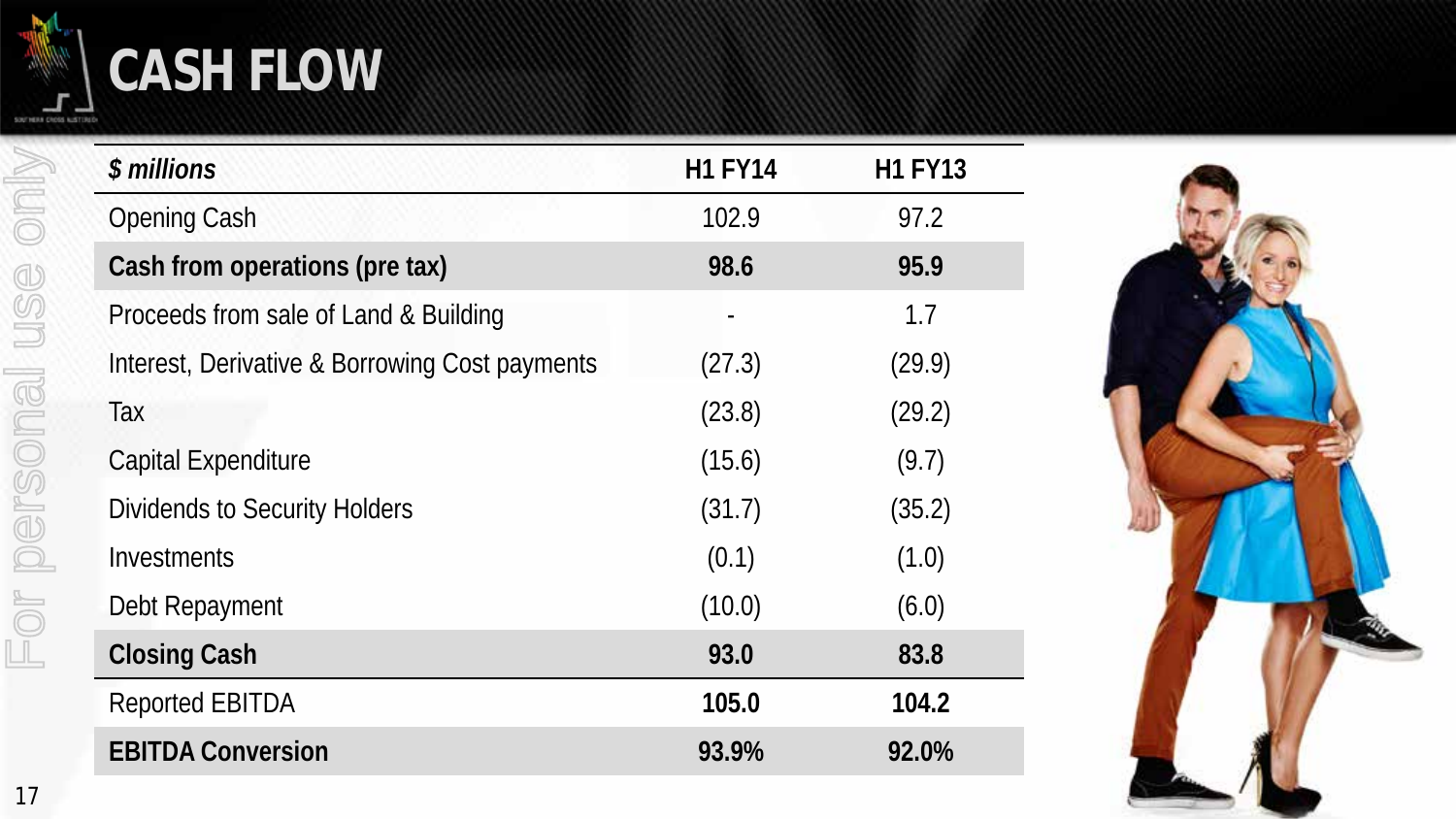

### **EPS ANALYSIS**

| Cents per share                                                                                                          | <b>H1 FY14</b> | <b>H1 FY13</b> |
|--------------------------------------------------------------------------------------------------------------------------|----------------|----------------|
| <b>Underlying Operations</b>                                                                                             | 6.7            | 6.7            |
| One off Adjustments                                                                                                      | (0.2)          | (0.4)          |
| Sunshine Coast <sup>1</sup>                                                                                              |                | 0.1            |
| Reported                                                                                                                 | 6.5            | 6.4            |
| Weighted average # of Shares (m's)                                                                                       | 705.0          | 704.8          |
| Actual closing # of Shares (m's)                                                                                         | 705.0          | 704.8          |
|                                                                                                                          |                |                |
|                                                                                                                          |                |                |
|                                                                                                                          |                |                |
|                                                                                                                          |                |                |
|                                                                                                                          |                |                |
| <sup>1</sup> Prior year underlying EPS has been adjusted to exclude the recently divested Sunshine Coast Radio business. |                |                |

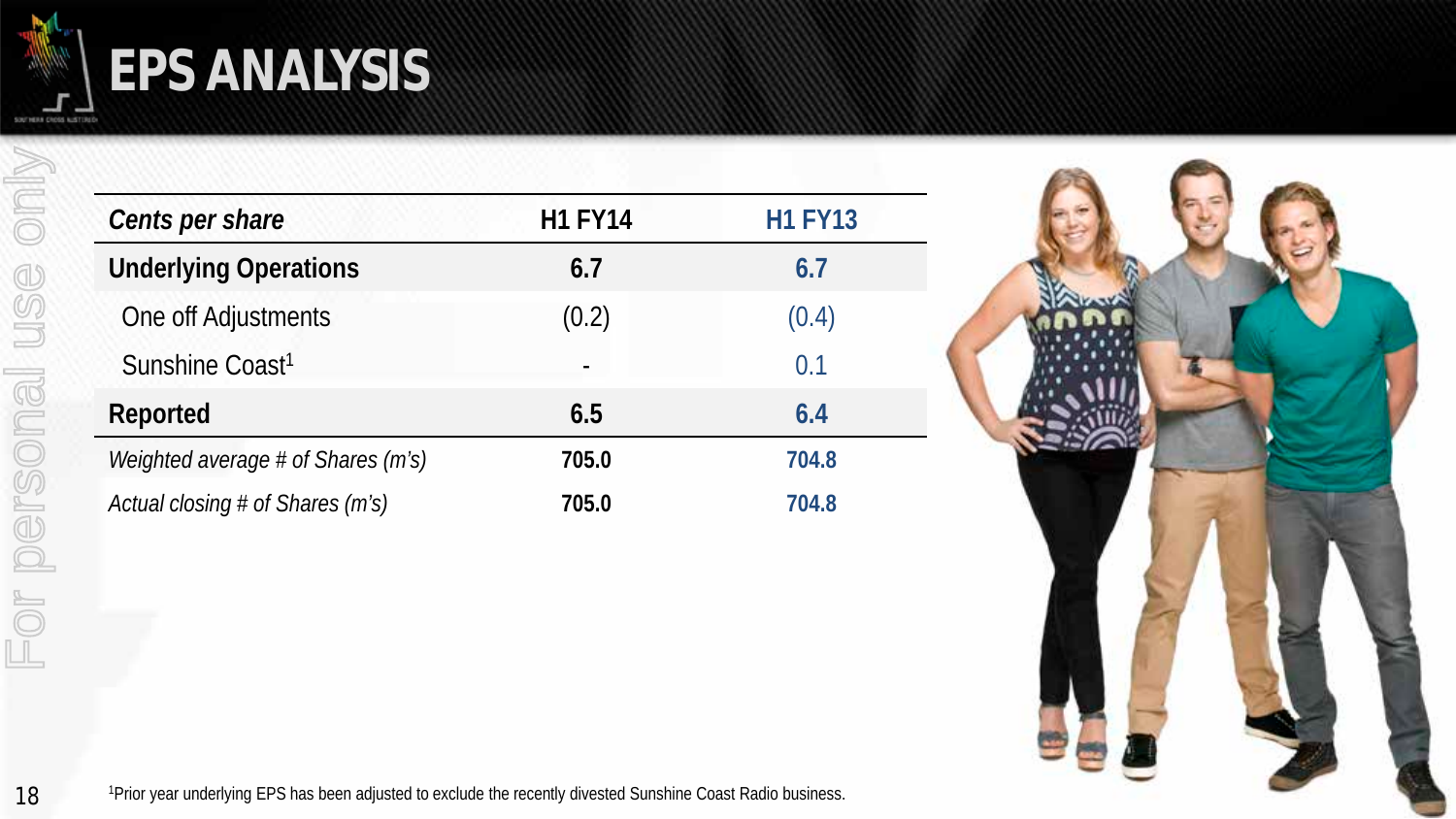only For personal use only**USS** For personal

# **OPERATIONAL UPDATE** SOUTHERN CROSS AUSTEREO

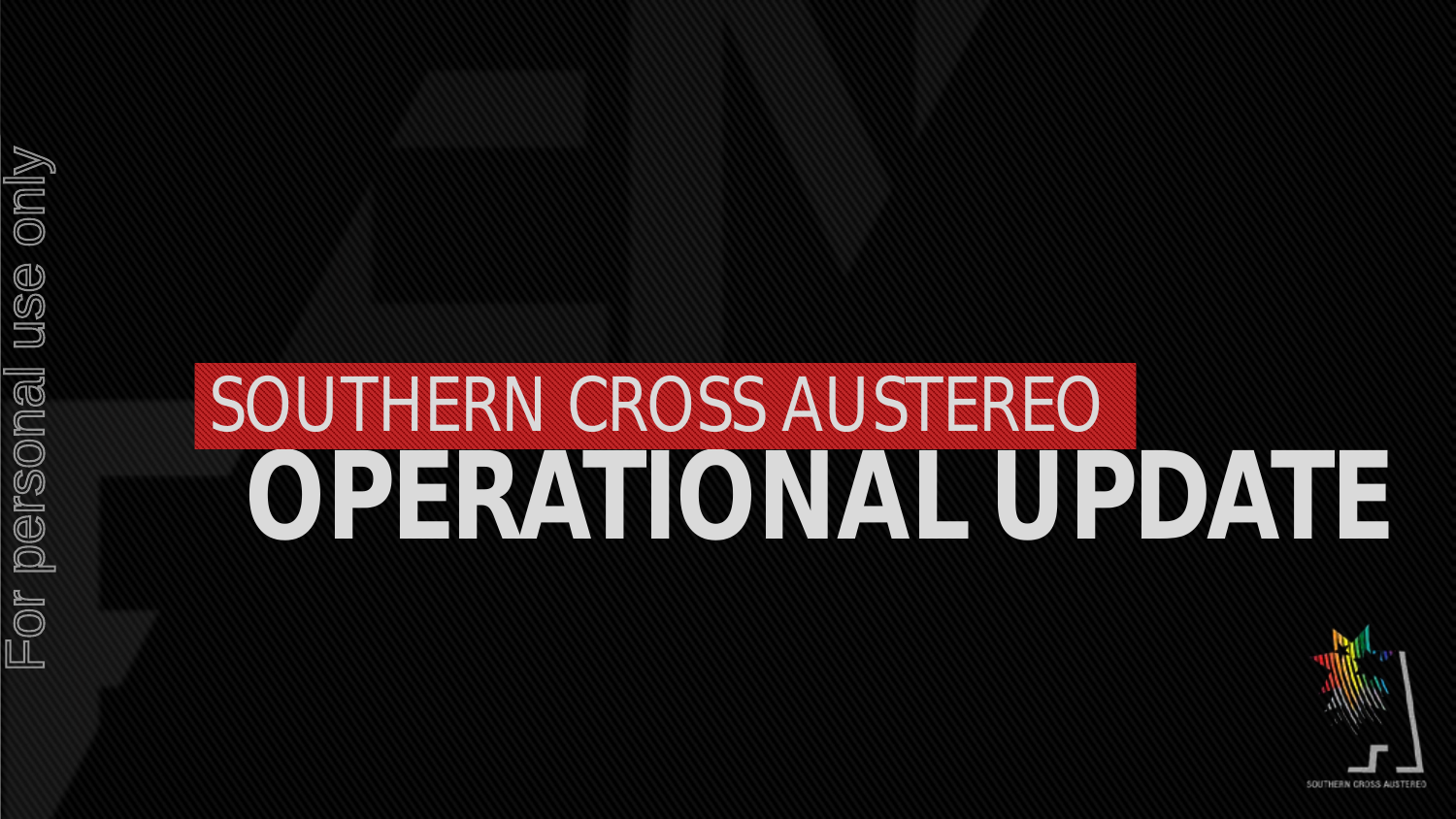### **TRADING COMMENTARY**



#### **Revenue up 1.8% with growth across all three mediums**

- Strong first quarter has driven half year revenue growth
- Big Bash has renewed interest in CH10 programming and improved sales performance, particularly local sales
- Metro radio revenues have grown with the market, share maintained at 34.4%
- Triple M network continues to strengthen, partially offsetting revenue decline on Today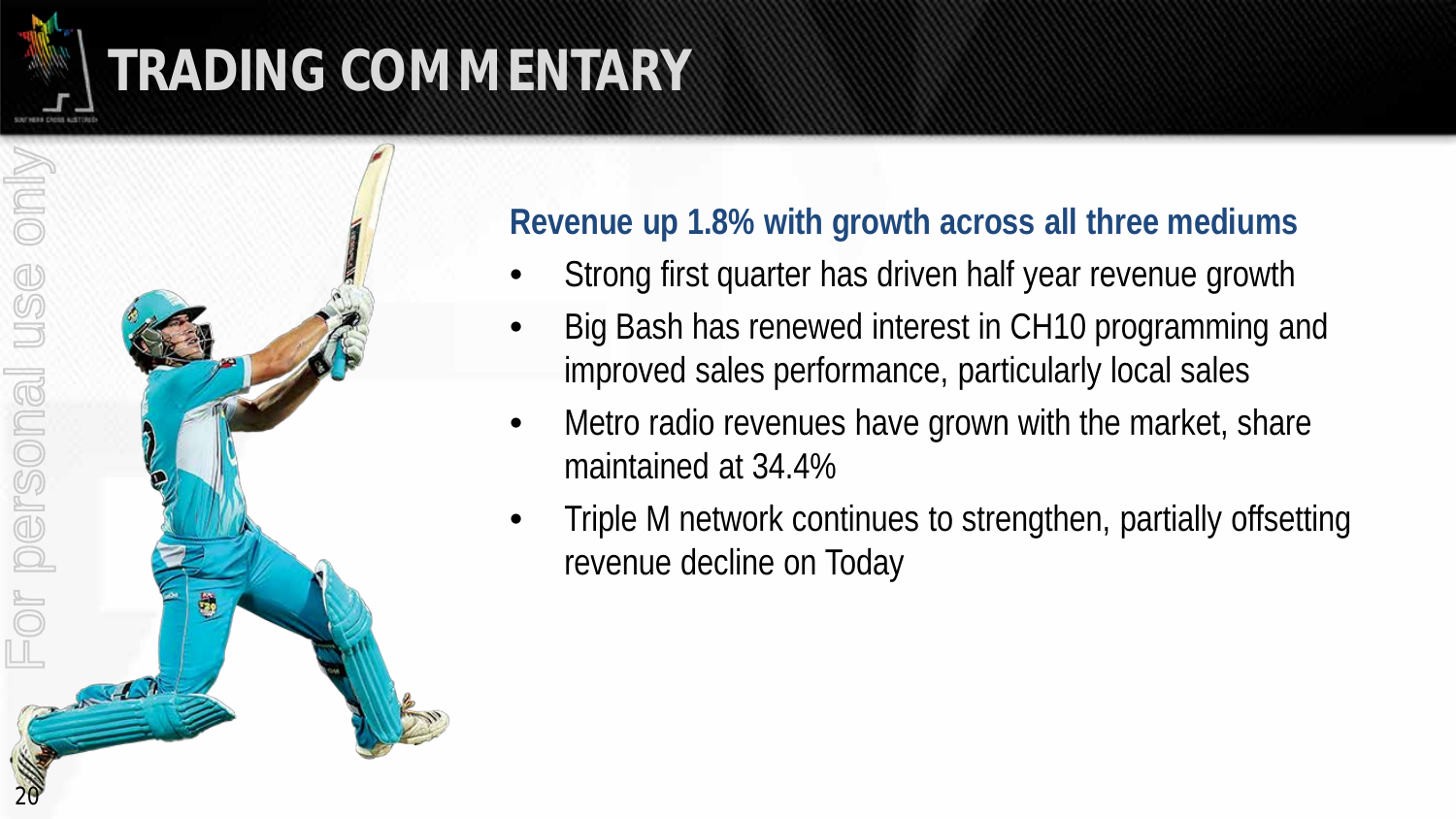

### **TRADING COMMENTARY**

#### **Expense management remains a focus**

- Efficiency projects continue to deliver savings and offset increased investment in content and marketing
- Increased affiliation fees are the largest single component of total cost increases
- Metro radio markets remain competitive and we continue to invest in marketing and promotions

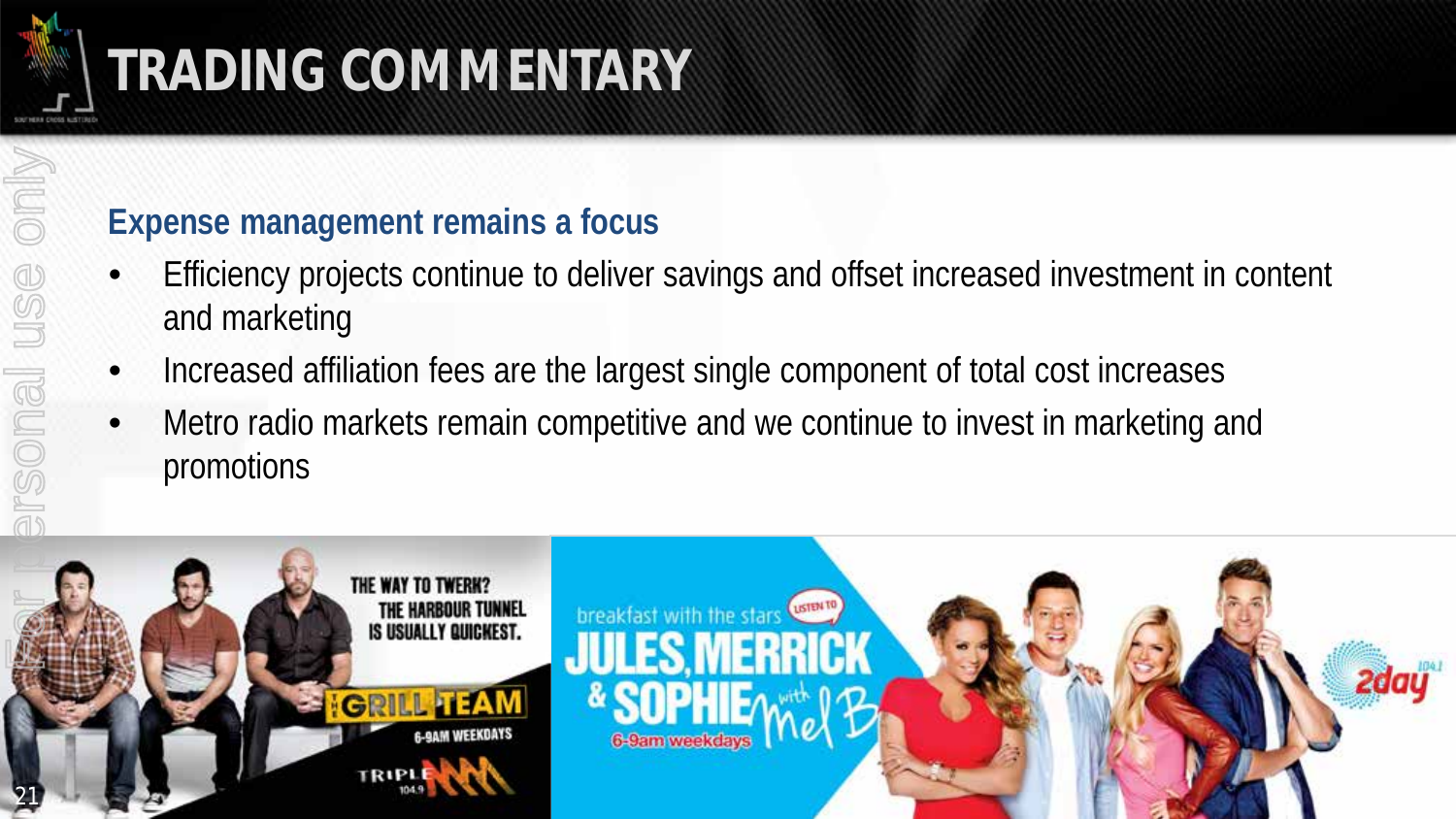

### **TRADING COMMENTARY**

#### **Content & Digital Innovation**

- Partnered with Shazam to produce the first ever 'Shazam-able' radio campaign in Australia
- Partnered with Twitter to produce the first 'Twitter Amplify' campaign in Australia
- Secured investment and content partnership with Melbourne based startup 'Omny'

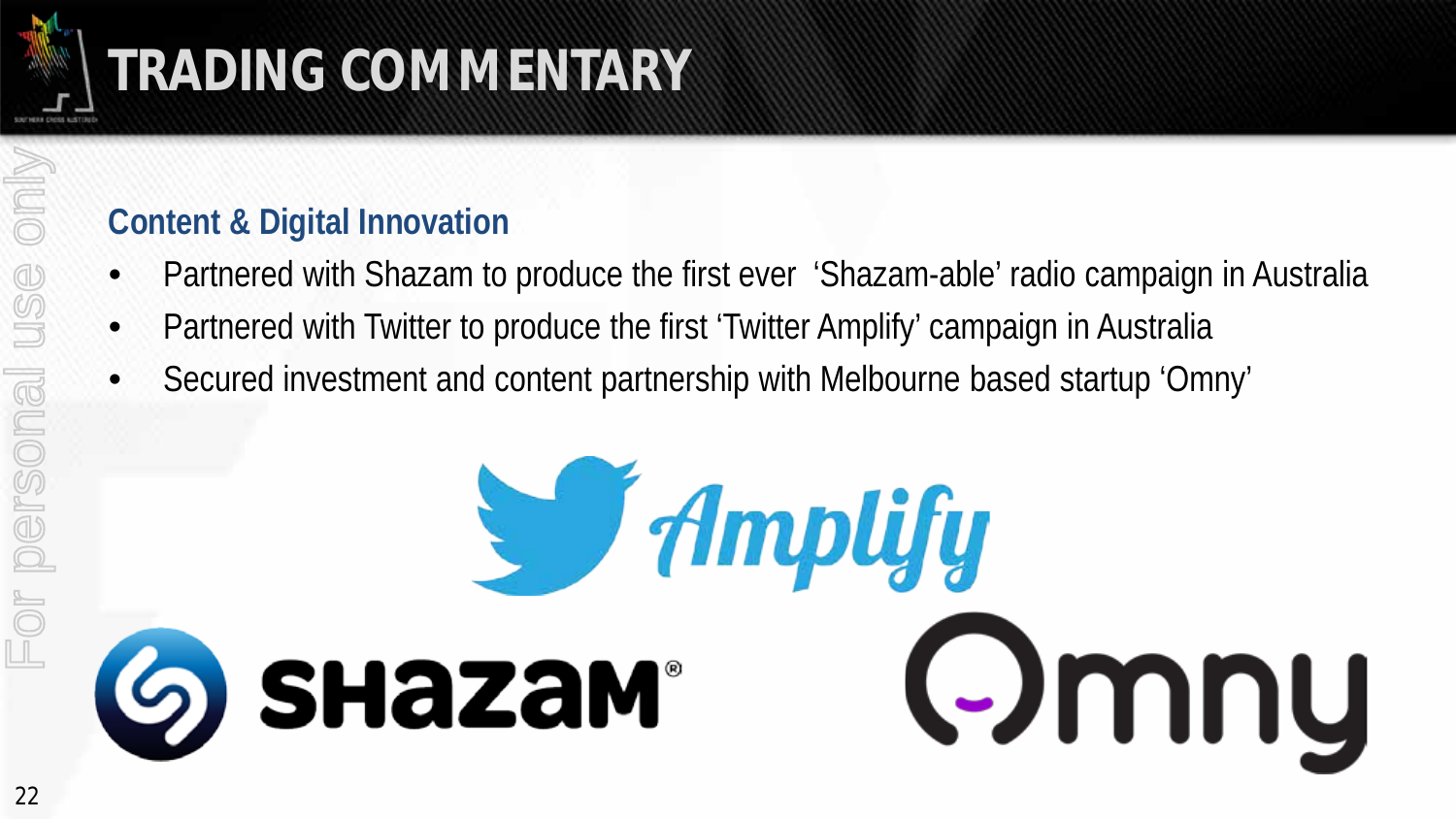

### **OUTLOOK**

#### **Advertising Markets**

- Regional TV still short choppy
- Metro radio markets steady but short
- Regional radio markets steady locally, soft nationally

#### **Metro Radio**

- Early signs from the new content line up are positive with a strong interest in sponsorships for all new shows
- New shows launched in 2014 will take time to build and have been appropriately resourced to maximise success
- Metro revenues are performing as expected to the end of February

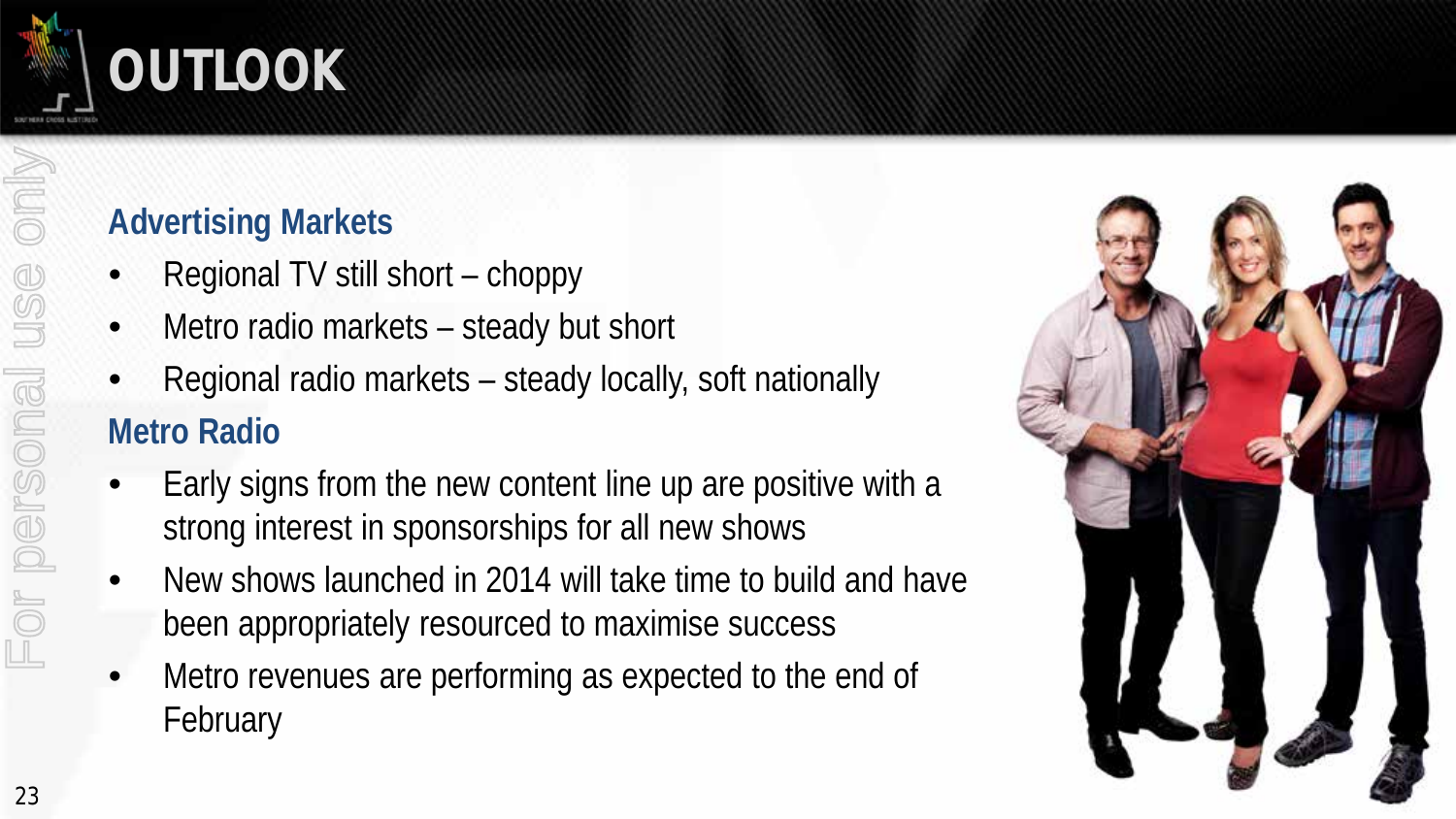





#### **Regional Media**

- Recent success of the Big Bash and Sochi has given us a good start to the second half
- We need to see a sustained improvement in ratings to get the benefit of these special events in the near term
- Local regional radio revenue continues to be consistent, National revenues remain challenged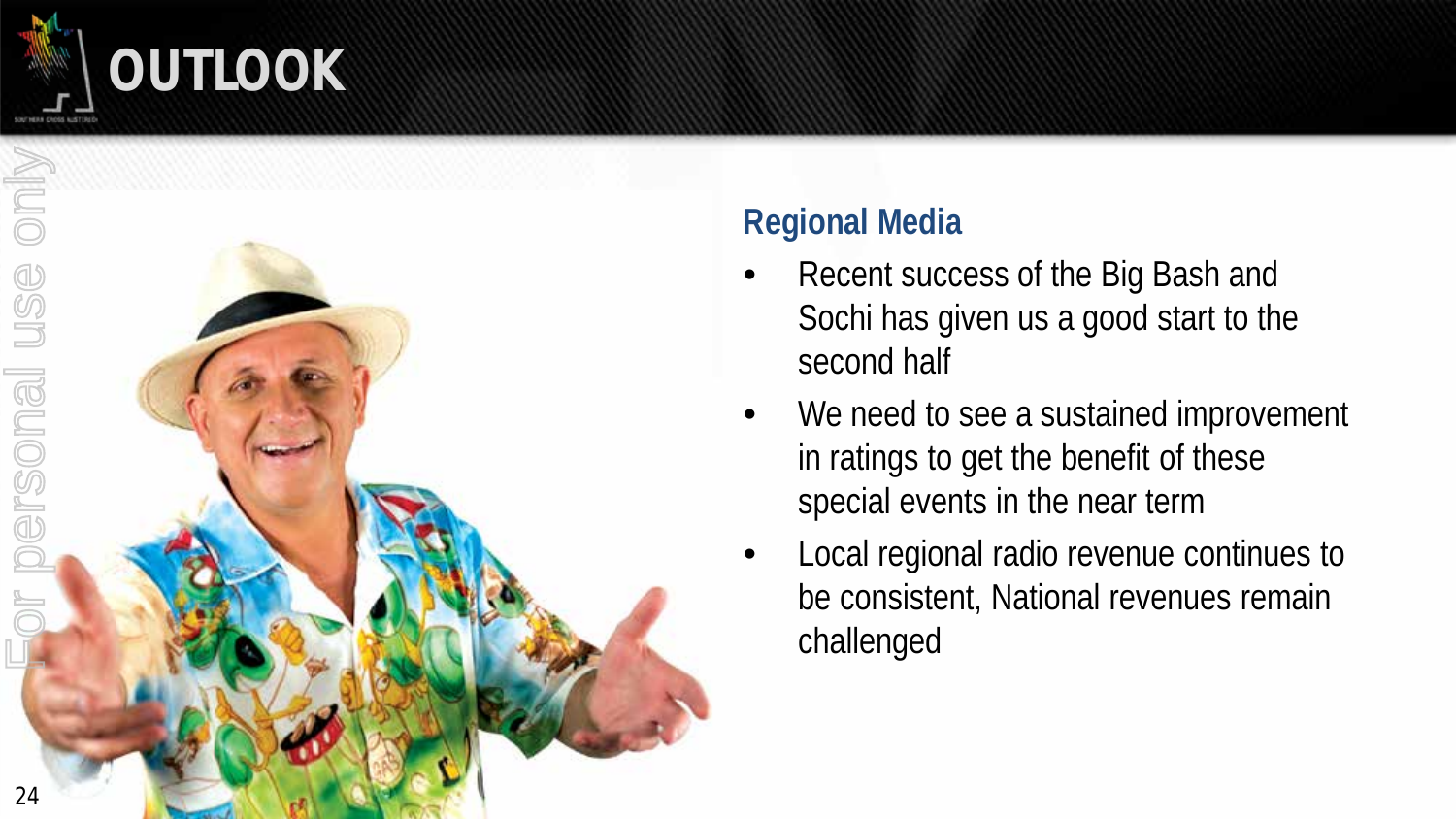

### **OUTLOOK**

- 25For personal use onlyFor personal use
- Refinancing and operational cost efficiency improvements will benefit the business in the second half. This has enabled for further investment in marketing and TV content without materially impacting our full year NPAT
- We maintain our view that legislative reform is required within the media industry and are open to the opportunities that this would present
- Interim CFO, Ray Gunston, appointed whilst executive search is commenced

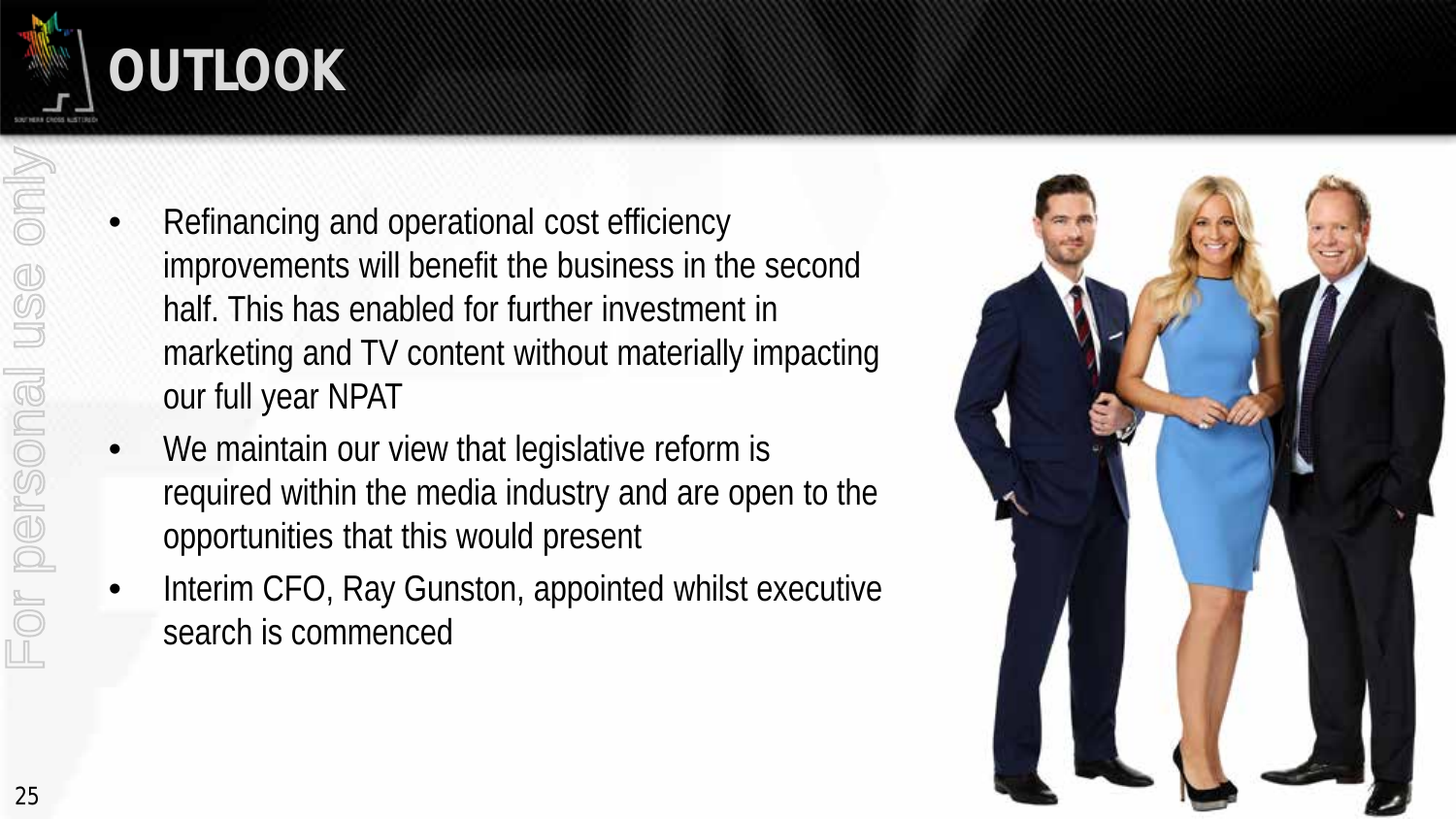



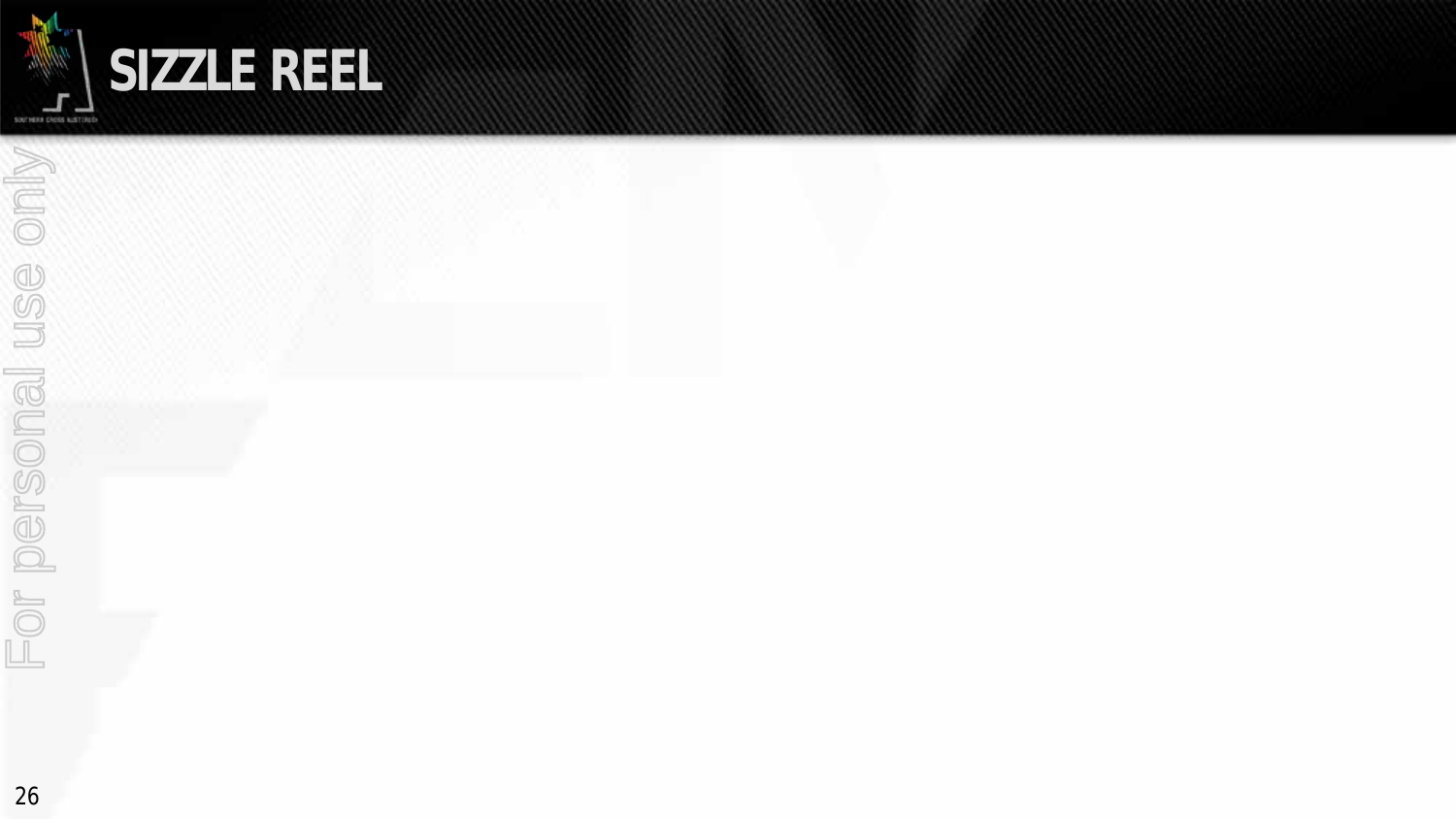

## **Q & A** SOUTHERN CROSS AUSTEREO